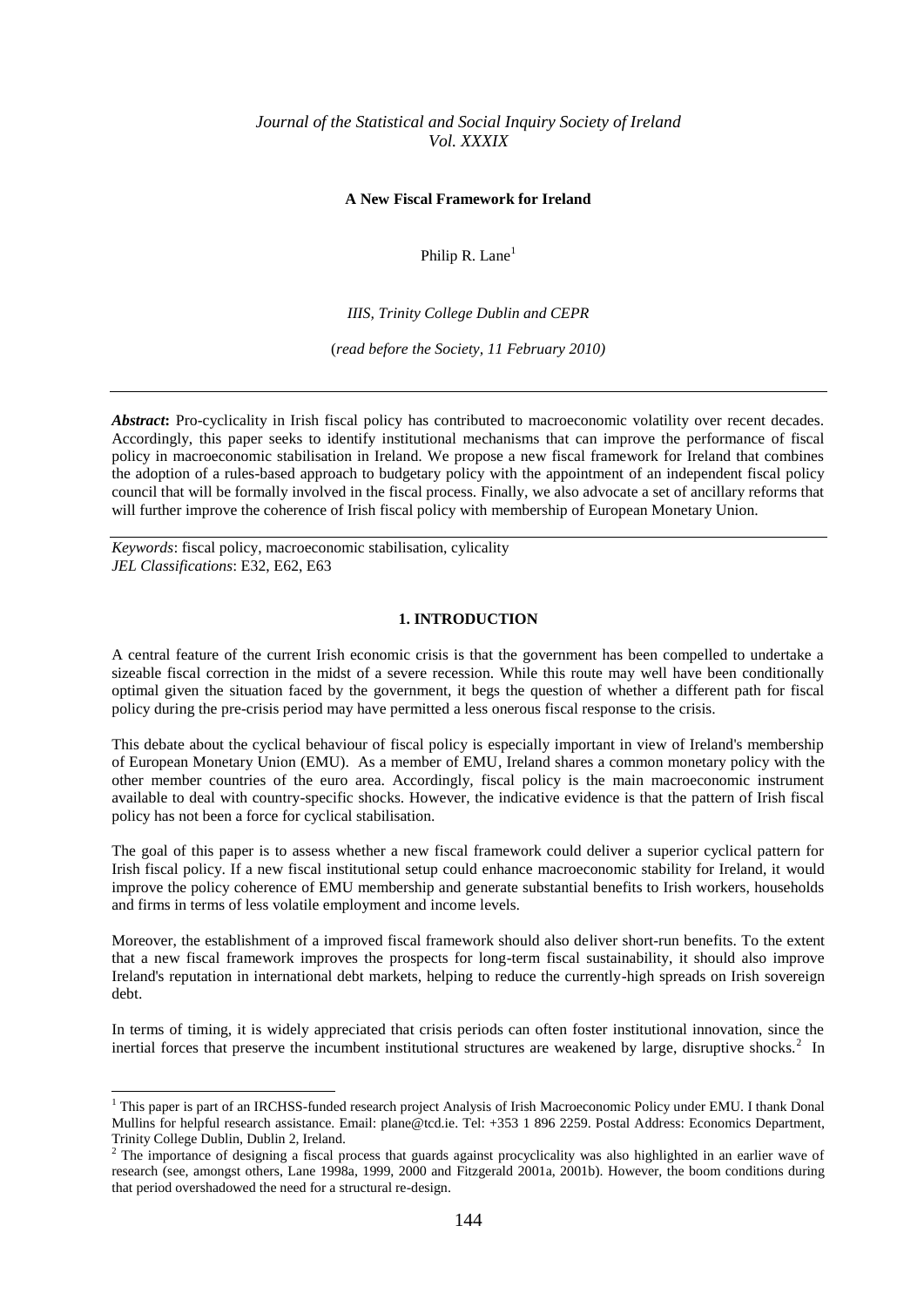relation to the fiscal framework, there is some (qualified) evidence that economic crises raise the likelihood of the reform of budgetary institutions (Fabrizio and Mody 2009).

In designing a fiscal framework, there are two primary components. First, a fiscal framework may include the codification of a set of fiscal rules that would impose restrictions on annual budgetary choices.<sup>3</sup> Second, a fiscal framework may involve the establishment of an independent fiscal policy council that would take a formal role in the formulation and assessment of budgetary policies and monitors compliance with the set of fiscal rules. In general, both components may have a useful role in improving the conduct of fiscal policy.

Finally, it is important to appreciate that a domestic fiscal framework is complementary to the EU-level system of fiscal restraints, as expressed in the Stability and Growth Pact (SGP). The main focus of the SGP is in the avoidance and resolution of excessive deficits and debt levels, since the primary cross-border risk spillovers relate to these factors. However, in the event that fiscal adjustment is required (whether the correction of an excessive deficit or the accumulation of larger surpluses during boom times), the domestic ownership of the adjustment process is enhanced if the guiding fiscal framework is domestic in origin rather than conducted from Brussels. Moreover, the EU system of fiscal surveillance is essentially a second read of nationally-developed fiscal plans, such that it is inevitably weaker than a domestic fiscal framework that continuously guides the formulation of the domestic fiscal strategy from the point of inception.

The structure of the rest of the paper is as follows. In Section 2, we outline the theoretical debate concerning fiscal cyclicality. We review the cyclical pattern in Irish fiscal policy and provide a selective comparative review with the fiscal experience elsewhere in Section 3. In Section 4, we describe the fiscal rules and fiscal institutions that have been adopted in other EU countries and selected countries elsewhere. In Section 5, we outline some proposals for a new fiscal framework in Ireland. We make some supplementary recommendations for reform in Section 6. Finally, some concluding remarks are offered in Section 7.

# **2. FISCAL CYCLICALITY**

In order to contribute to macroeconomic stability, it is desirable that fiscal policy moves in a counter-cyclical pattern. During boom periods, fiscal surpluses are accumulated which in turn enables the running of fiscal deficits during downturns without threatening long-term fiscal sustainability.

Behind the overall fiscal balance, this requires that the non-cyclical steady-state components of government spending grow at rate of trend income growth, such that the ratio of public spending to income falls during booms and increases during recessions. (Unemployment benefit payments are mechanically cyclical in nature but most other components of public spending do not have a direct cyclical component.) By the same token, the noncyclical steady-state components of revenue should grow at the same rate as trend incomes. However, since there is a substantial cyclical component in tax revenues, such revenues should grow relative to incomes during expansions and fall during contractionary episodes.

Such principles are easy to state. However, their application is not so straightforward. In particular, decisions about the appropriate stance for fiscal policy must be taken in a fog of uncertainty. First, it is non-trivial to decompose output between cyclical and trend components. Second, prudent policy must take into account the distribution of risks around the central forecast, rather than focusing exclusively on the expected path for output. Third, risks to the fiscal position do not only arise from developments in aggregate output but also are connected to the emergence of sectoral imbalances and mis-pricing in asset markets.

In relation to the first point, the identification of the trend output path for a small and highly open economy is bound to carry a large standard error band. The high mobility of capital and labour in and out of Ireland means that the potential level of production can shift quite rapidly. In particular, international factor mobility means that persistent positive shocks are likely to endogenously increase the productive capacity of the economy, while persistent negative shocks will induce a downward shift in potential output. In related fashion, permanent trend shocks have an amplified impact through the endogenous movement of capital and labour across borders.

1

 $3$  There is also a considerable literature that focuses on budgetary procedures (see, amongst others, Fabrizio and Mody 2006). In this research, the processes by which the budget is prepared, authorised and implemented are evaluated according to whether the fiscal common pool problem is controlled. I do not explicitly discuss such procedural rules in what follows.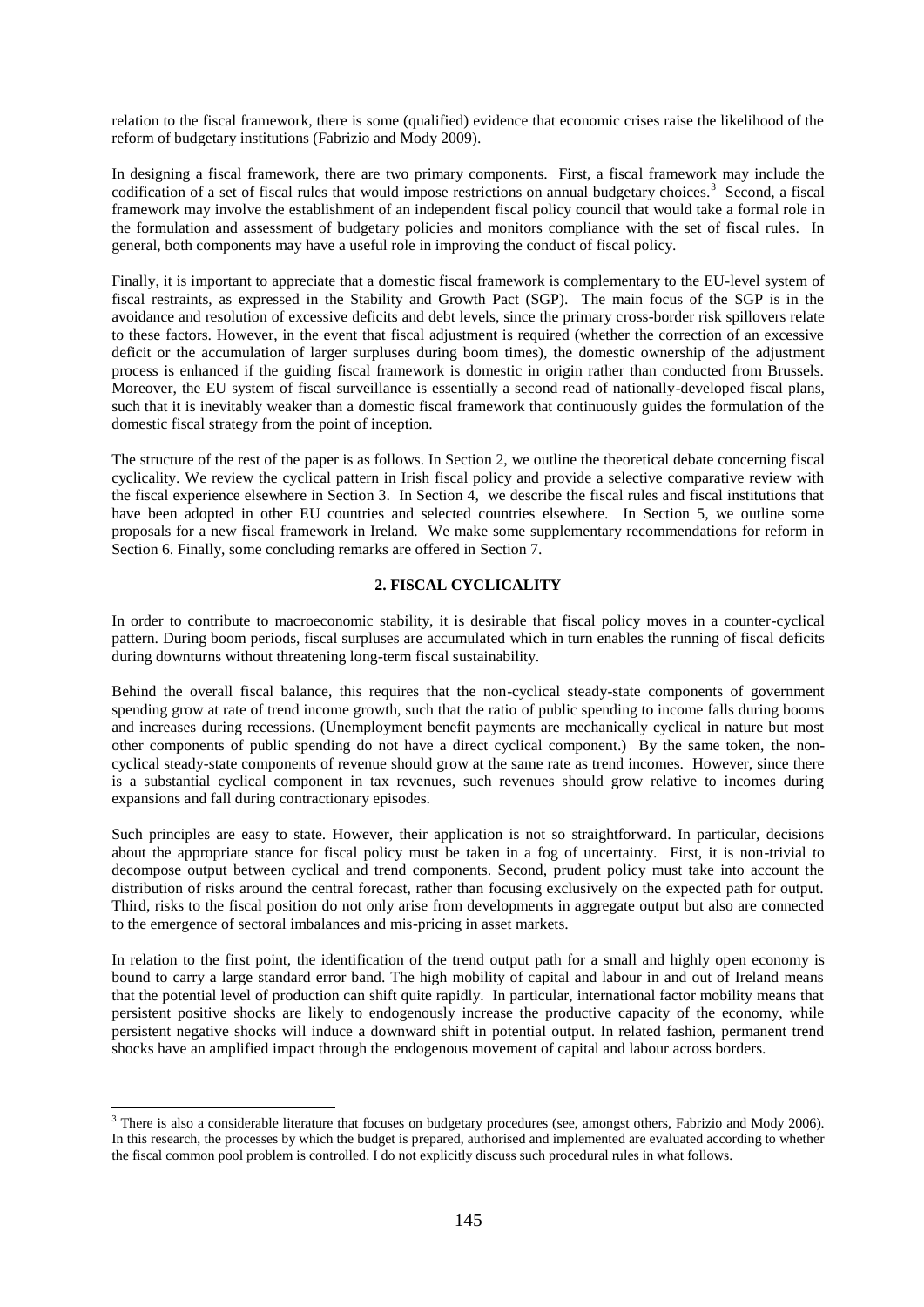Such trend volatility combines with cyclical fluctuations. Cyclical shocks can be driven by temporary production or demand shocks. In addition, the impact effect of current or anticipated trend shocks is also to induce cyclical fluctuations since the associated inter-sectoral or international resource reallocations do not occur instantaneously. Regardless of their source, cyclical shocks generate temporary shifts in wages, prices and employment levels that may depart from efficient levels due to a variety of nominal and real rigidities.

Accordingly, it is extremely challenging to obtain a precise estimate of the relative contributions of cyclical and trend factors in determining macroeconomic outcomes in a given period. Still, the joint analysis of a variety of wage, price and activity indicators may provide a reasonable projection of the cylical condition of the economy. However, in relation to policymaking, it is essential to incorporate the distribution of risks around such a central forecast. In particular, a macro-prudential approach to setting fiscal policy would recognise the importance of providing insurance against downside risks.

One particular type of risk relates to cyclical drivers that are prone to sudden stops. Most obviously, activity levels that are driven by a combination of rising asset prices and a credit boom are typically characterised by a boom-bust cycle in which rising collateral values stimulate new credit-financed investment projects that deliver a sustained expansion phase until a trigger event leads to a revision in expectations and a sustained decline in investment that is amplified by a fall in collateral values and an increase in the cost of credit (see, amongst others, Geanakoplos 2009). During the expansion phase, the reversal risk may be low for a given planning period but is cumulatively large over a longer horizon. For this reason, the fiscal strategy should take into account macroeconomic risks over a range of horizons, not just vis-a-vis the next annual budget cycle.

However, beyond the technical difficulties in correctly assessing the cyclical state of the economy and the distribution of fiscal risks, it is apparent that the discretionary components of fiscal policy have a procyclical bias in many countries (see, amongst others, Lane 2003; Agnello and Cimadomo 2009). Accordingly, even if the government is fully aware of the current cyclical position, political economy factors may induce it to act in a procyclical manner.

There are two main types of explanation for fiscal procyclicality. One line of research highlights that the cost of public debt may co-vary negatively with the state of the business cycle - under these conditions, a government may be compelled by conditions in the capital market to tighten fiscal policy during a recession. A second series of contributions has focused on distortions in the political system that may generate a procyclical pattern in the fiscal position.

Regarding the former mechanism, researchers have largely focused on developing countries that may periodically suffer sovereign debt crises. However, the current financial crisis has underlined that funding costs and funding risks may also increase during recessionary periods even for high-income countries. A fundamental weakness with the funding hypothesis is that a far-sighted government would run sufficiently-large surpluses during good times in order to avoid reliance on issuing debt during downturns.

Accordingly, more weight is placed on theories that focus on distortions in the political system as the source of fiscal procyclicality. Tornell and Lane (1999) highlight the voracity effect mechanism. In a political system with fragmented political power, a positive income shock leads to more intense lobbying by each powerful group. Since any individual group does not internalise the impact of its spending/tax demands on the overall fiscal situation, the collective outcome is that spending patterns are procyclical - an X percent increase in resources leads to a greater than X percent increase in spending. In contrast, a coordinated fiscal system does not exhibit such a procyclical pattern and spending is less volatile than income under this first-best benchmark.

Talvi and Vegh (2005) provide a complementary explanation. In their model, a budget surplus unleashes intense lobbying pressures to increase public spending or raise taxes. Facing such pressures, the government chooses to raise spending and cut taxes. In contrast, the lower level of lobbying during deficit periods means that the government restores fiscal health by cutting spending and raising taxes. Overall, the fiscal position exhibits a procyclical pattern.

Whereas Talvi and Vegh (2005) model the political distortion as exogenous, Alesina et al (2008) provide a theoretical model that explains the existence of this distortion. These authors identify an agency problem by which the electorate knows that governments like to divert resources towards politically-favoured elites or `rents' for politicians but cannot observe the true level of government borrowing (for instance, the government may hide liabilities in off balance sheet entitites). Accordingly, voters require the government to cut taxes or raise spending on public goods during booms, in order to constrain the political temptation to divert boom-year revenues towards transfers for politically-favoured elites or `rents' for politicians. In this way, the solution to the agency problem is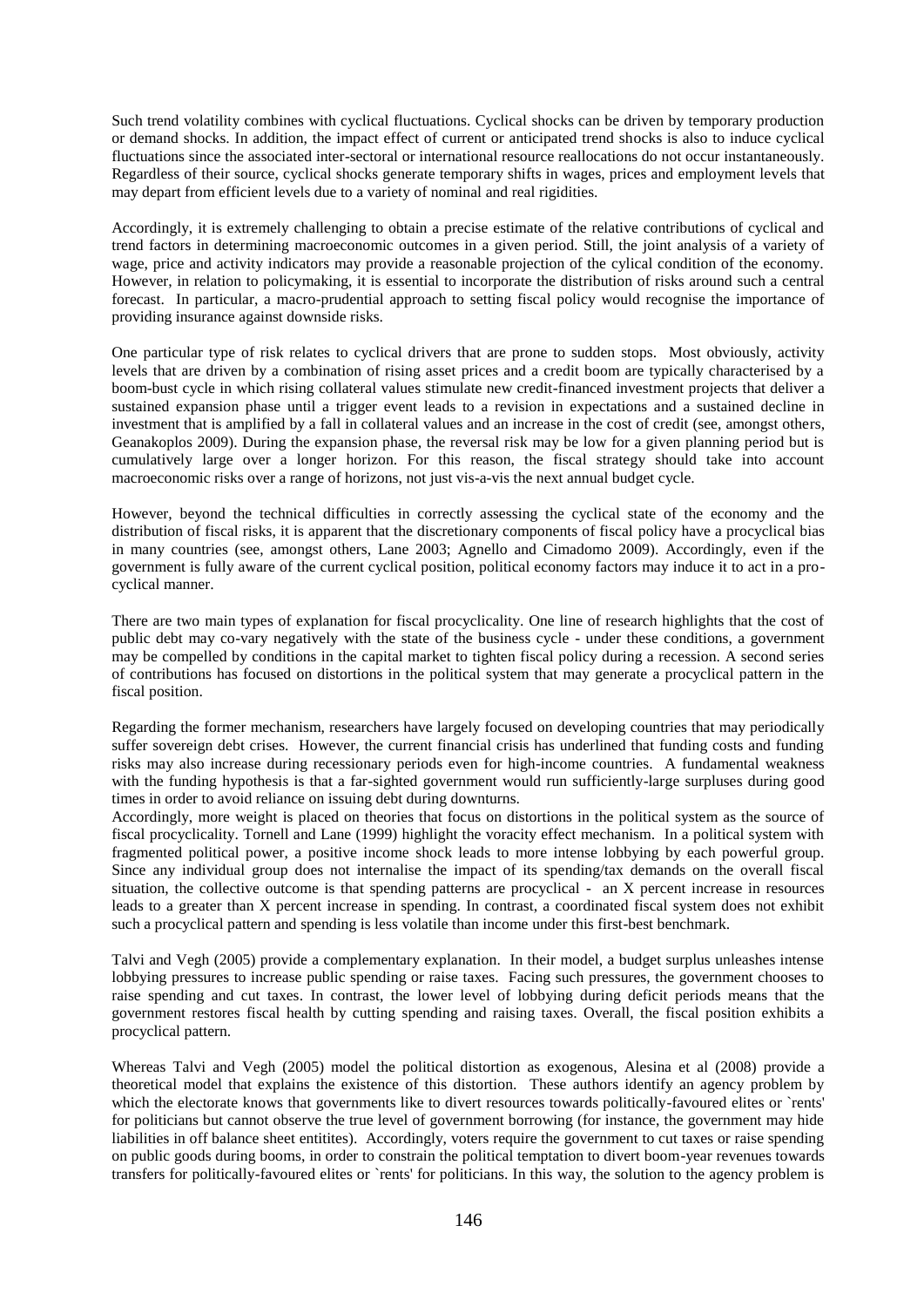for voters to call for a procyclical pattern in fiscal policy. While this is suboptimal in terms of the volatility of consumption, it is efficient in terms of limiting the waste of public resources on socially-useless political rents.

A feature of these political economy models, is that when the procyclicality bias tends to be more severe, the greater is the level of macroeconomic volatility. In a relatively-stable economy, the amplitude of the business cycle may be sufficiently low that it is sufficient to run a surplus in the low single digits during boom periods. However, in a more volatile economy, the higher amplitude of the cycle may call for substantially larger surpluses during expansion phases. Macroeconomic volatility tends to be higher in smaller, more globalised economies due to the limited level of domestic diversification and the elasticity of international factor flows. Accordingly, procyclicality bias is a more serious problem for a country such as Ireland relative to larger, more diversified economies.

Across the research contributions on fiscal procyclicality, a common refrain is that such political distortions can be mitigated by the existence of effective fiscal rules and fiscal institutions. If fiscal policy is determined in an institutional environment that insulates the common interest from the adverse impact of sectoral lobbying or political rent seeking, such distortions can be neutralised and an optimally counter-cyclical fiscal policy can be implemented. Indeed, the empirical evidence is that fiscal procyclicality is less pronounced in countries with stronger institutions (Woo 2003, Alesina et al 2008). More generally, many countries have taken purposeful steps in order to develop fiscal rules and fiscal institutions that are designed to improve the cyclical behaviour of fiscal policy. We turn to these initiatives in Sections 4 and 5. However, we first briefly review the pattern of fiscal cyclicality in Ireland during recent years.

# **3. FISCAL CYCLICALITY IN IRELAND: RECENT EXPERIENCE**

Our focus in this section is on the cyclical conduct of Irish fiscal policy in the period since Ireland joined EMU in 1999.<sup>4</sup> While EMU marked a fundamental shift in the macroeconomic policy environment, it is also important to appreciate that the late 1990s was a remarkable period in Irish economic history, with very rapid output growth far in excess of historical averages and the attainment of effective full employment. Moreover, there were further important structural shifts in the nature of the Irish economy, most notably associated with the increased integration of the European labour market with the EU accession of the ten Central and Eastern European new member states in 2004. In common with other countries, the structure of the Irish economy has also been altered over the last decade through the increasing economic role of the emerging market economies and the growth in international financial flows.

For these reasons, the accurate assessment of the cyclical state of the Irish economy has not been an easy task over this period. However, by the same token, these structural factors also raised the level of uncertainty about the appropriate cycle-trend decomposition, which reinforced the importance of adopting a prudent fiscal stance. This consideration is especially relevant in assessing fiscal policy during the 2003-2006 credit and housing boom, in view of the historical frequency of credit/housing booms being succeeded by severe recessions.

ESRI (2009) have provided a set of estimates for the fiscal stance. This approach follows the method described in Kearney et al (2000) and compares the actual budget balance in each year to the budget balance that would have transpired under a simple indexation rule by which the previous year's expenditure and revenue plans are passively updated by assuming that revenues and cyclical expenditure items will grow in line with actual output growth while non-cyclical expenditure items will grow in line with trend output growth. The difference between the actual and indexed balances captures the discretionary change in the fiscal position. By this method, it is calculated there were substantial pro-cyclical fiscal expansions during the 1999-2002 and 2003-2008 periods of relatively-high output growth.

Another perspective is obtained by conducting an ex-post review of the cyclicality of fiscal policy, using the current European Commission estimates of the output gap during these years. Over the 2001-2007 period, the average value of the general government surplus was just one percent of GDP despite an average GDP growth rate of 5.6 percent and an average positive output gap of 2.1 percent. The failure to run larger surpluses during this period meant that the sizeable swing in the fiscal position in 2008-2009 drove the overall fiscal balance into a deep deficit position. In turn, the average cyclically-adjusted budget balance was approximately zero during this period.

 4 See Lane (1998a) and Hunt (2005) for econometric studies of fiscal cyclicality in Ireland over longer sample periods.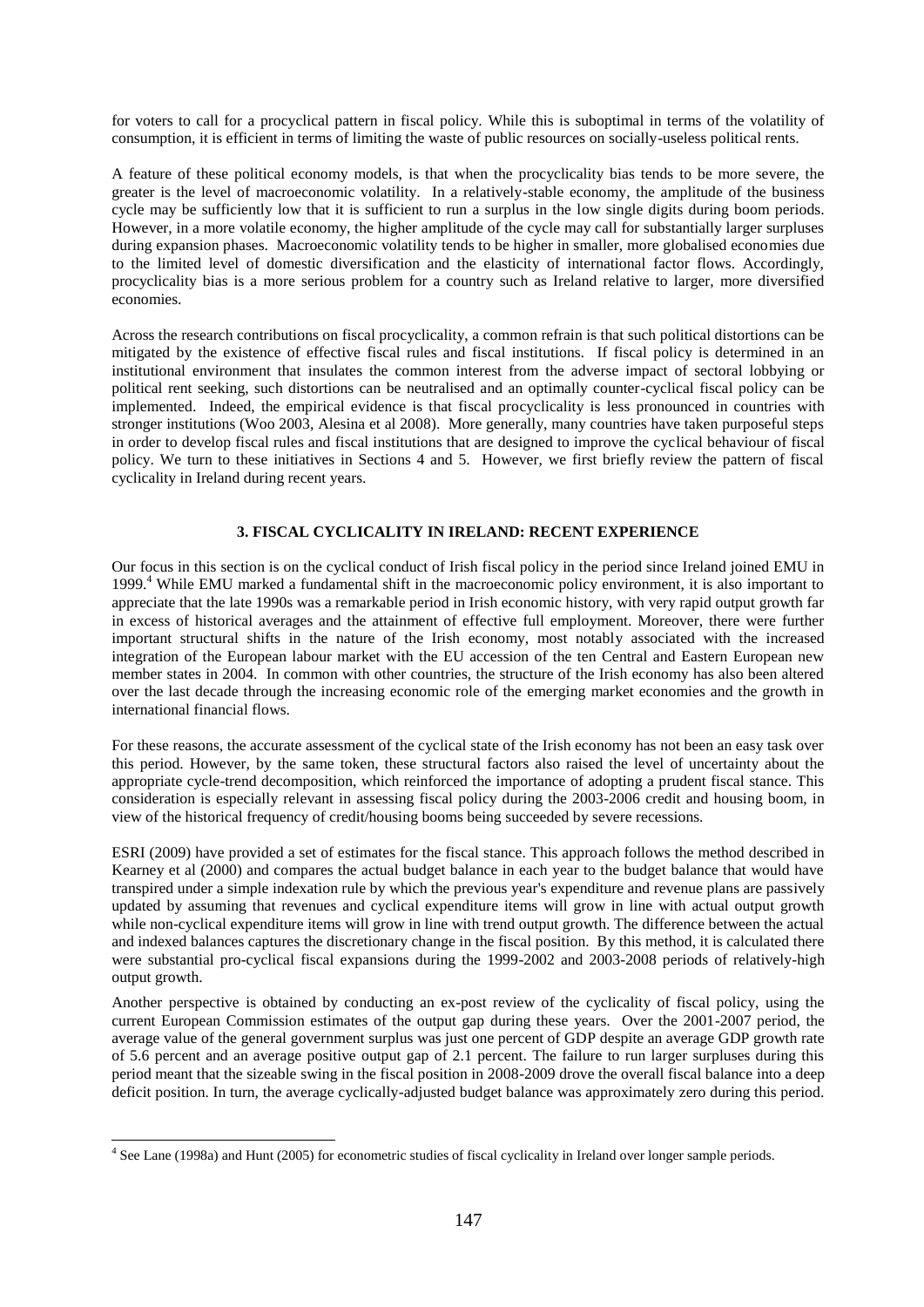Moreover, the standard OECD method to calculate the cyclical component of the budget balance is narrowly defined to just refer to those revenue and expenditure items that systematically vary with aggregate GDP.

In particular, it does not take into account revenue windfalls that are attributable to asset price booms or sectorally-concentrated output expansions (such as a construction boom). That the normal cyclical adjustment is misleading under such conditions has been well established for some time (Eschenbach and Schuknecht 2004, Girouard and Price 2004). Accordingly, the true state of the structural budget balance was worse than reported under the standard methodology. Moreover, taking the reported structural balance at face value, the inherent potential volatility of the Irish economy plus the well-documented risks associated with rapid expansion in credit and housing prices meant that a target of substantially positive structural balance during expansionary periods would have been more prudent in order to allow for greater flexibility in the event of a sharp downturn.

In relation to the structural balance, there are two more factors to consider. In one direction, the relatively-high level of public investment during this period may have justified running a lower structural surplus. However, in the other direction, the predictable future growth in ageing-related public spending calls for the running of larger structural surpluses in order to minimise the distorting impact of a higher future tax burden. Moreover, a detailed assessment of the optimal financing of public investment also requires a quantitative evaluation of the return on the public investment and the economically-relevant split between public capital replacement (due to past depreciation of the existing public capital stock) versus net additions to the public capital stock.

|      | Projected Growth | <b>YGAP</b> | GGB     | CAB              |
|------|------------------|-------------|---------|------------------|
| 1999 | 6.7              | 3.7         | 1.7     | 0.6              |
| 2000 | 7.4              | 2.7         | 3.3     | 2.6              |
| 2001 | $\!\!\!\!\!8.8$  | 5.4         | 4.3     | 2.9              |
| 2002 | 3.9              | 3.0         | 0.7     | $-0.1$           |
| 2003 | 3.5              | $-0.9$      | $-0.7$  | $-0.4$           |
| 2004 | 3.3              | $-1.5$      | $-1.1$  | $-0.5$           |
| 2005 | 5.1              | $-1.9$      | $-0.8$  | $\boldsymbol{0}$ |
| 2006 | 4.8              | $-2.3$      | $-0.6$  | 0.1              |
| 2007 | 5.3              | $-1.5$      | 1.2     | 1.8              |
| 2008 | 3.0              | $-1.5$      | $-0.9$  | $-0.3$           |
| 2009 | $-0.8$           | $-4.2$      | $-6.5$  | $-4.8$           |
|      |                  |             |         |                  |
|      | Actual Growth    | <b>YGAP</b> | GGB     | CAB              |
| 1999 | 10.8             | 2.6         | 2.7     | 1.5              |
| 2000 | 9.3              | 3.8         | 4.7     | 3.0              |
| 2001 | 5.8              | 2.3         | 0.9     | $-0.2$           |
| 2002 | 6.4              | 2.3         | $-0.4$  | $-1.5$           |
| 2003 | 4.5              | 1.2         | 0.4     | $-0.3$           |
| 2004 | 4.7              | 0.6         | 1.4     | 0.9              |
| 2005 | 6.4              | 1.7         | 1.7     | $0.8\,$          |
| 2006 | 5.7              | 2.5         | 3.0     | 1.9              |
| 2007 | 6.0              | 4.4         | 0.2     | $-1.7$           |
| 2008 | $-2.0$           | 0.1         | $-7.3$  | $-7.1$           |
| 2009 | $-7.0$           | $-4.5$      | $-11.8$ | $-9.6$           |

### **Table 1. Fiscal Plans and Fiscal Outcomes**

Note: YGAP is output gap, GGB is general government balance, CAB is cyclically-adjusted balance.

Further insights into the conduct of fiscal policy during this period can be obtained by comparing ex-ante fiscal plans to the ex-post fiscal outcomes, where the ex-ante projections for GDP growth, the output gap and the general government balance can be obtained from each year's budget documents (available from the website of the Department of Finance). The projected and actual values for these variables are shown in Table 1.

One basic problem was the ex-ante projection for the output gap averaged -1.6 percent of potential GDP during 2003-2007, whereas the ex-post retrospective estimate for the average output gap for this period is +2.1 percent. In effect, this over-stated the cyclically-adjusted budget balance by an average of 1.5 percent of potential GDP (based on a 0.4 elasticity of the budget to the cycle under the standard method). (We leave aside the further adjustments that are required on account of the sectorally-unbalanced nature of growth during this period and the boom in asset prices.)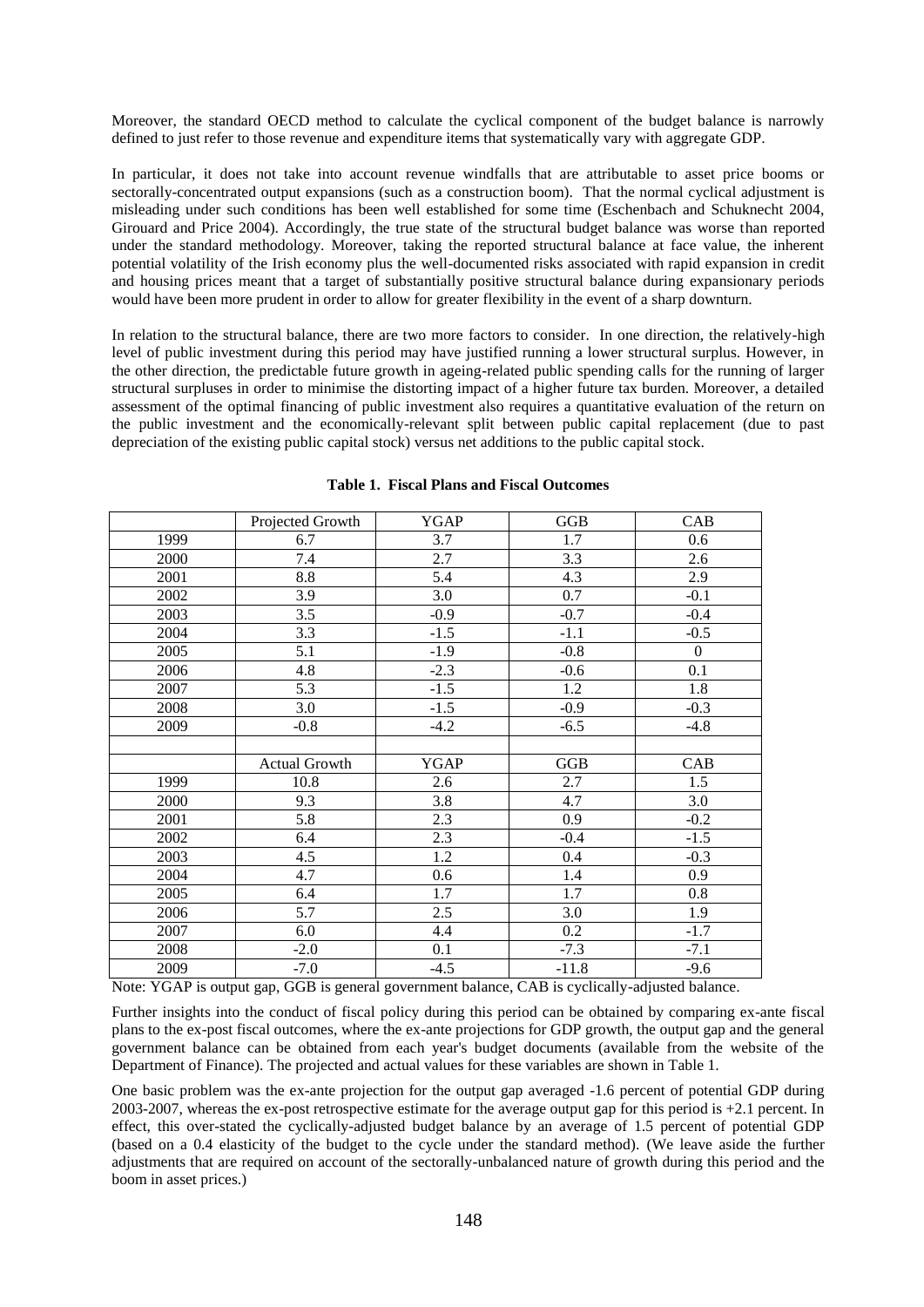

It is useful to examine the co-movement between growth surprises and fiscal balance surprises where each is defined as the difference between the realised value and ex-ante expected value. These are charted in Figure 1. During 1999-2007, the growth surprise was positive in each year, with the sole exception of 2001. In two of these years (2002 and 2007), the fiscal surprise was negative despite the positive output surprise. Moreover, in 1999, the positive fiscal surprise was mild relative to the strongly positive growth surprise, falling below the level indicated by the standard cyclical adjustment.

However, the fiscal surprise exceeded the growth surprise during 2003-2006, such that the level of surpluses exceeded expectations during this period. These strong fiscal surprises reflect the revenue windfalls collected during this boom phase (see also Addison-Smyth and McQuinn 2009).<sup>5</sup> While these unplanned additional fiscal surpluses narrow the gap between planned and optimal fiscal balances, the low average ex-post surpluses remained insufficient to allow a counter-cyclical discretionary fiscal response to the 2008-2009 (and ongoing) crisis.

Put differently, the ex-ante fiscal plans during 1999-2007 were insufficiently prudent. While the pro-cyclical stance of fiscal policy during 1999-2001 was criticised at the time in the annual European Commission opinion on the Irish stability and convergence programme, it is important to acknowledge that the ex ante fiscal plans were generally well received by Brussels during the 2003-2007 period.<sup>6</sup> However, both sides also routinely acknowledged that the cyclical position of the Irish economy was chronically difficult to ascertain. Under such conditions of uncertainty, the bias in fiscal policy needs to err on the side of caution.

Finally, in terms of comparative performance, it is worth noting that that some other countries during the boom period were able to run larger surpluses, despite having lower growth rates. For instance, Lane (2010) notes that the level of budget surpluses throughout the pre-crisis cycle were systematically higher in Finland than in Ireland.

 5 In addition, the 2004 fiscal surprise is in part attributable to the substantial one-off proceeds from Revenue investigations during that year.

<sup>&</sup>lt;sup>6</sup> The 2001 budget was sufficiently pro-cyclical in its planned stance that the European Commission issued a formal recommendation against Ireland under Article 99.4 of the Maastricht Treaty, to much controversy at the time.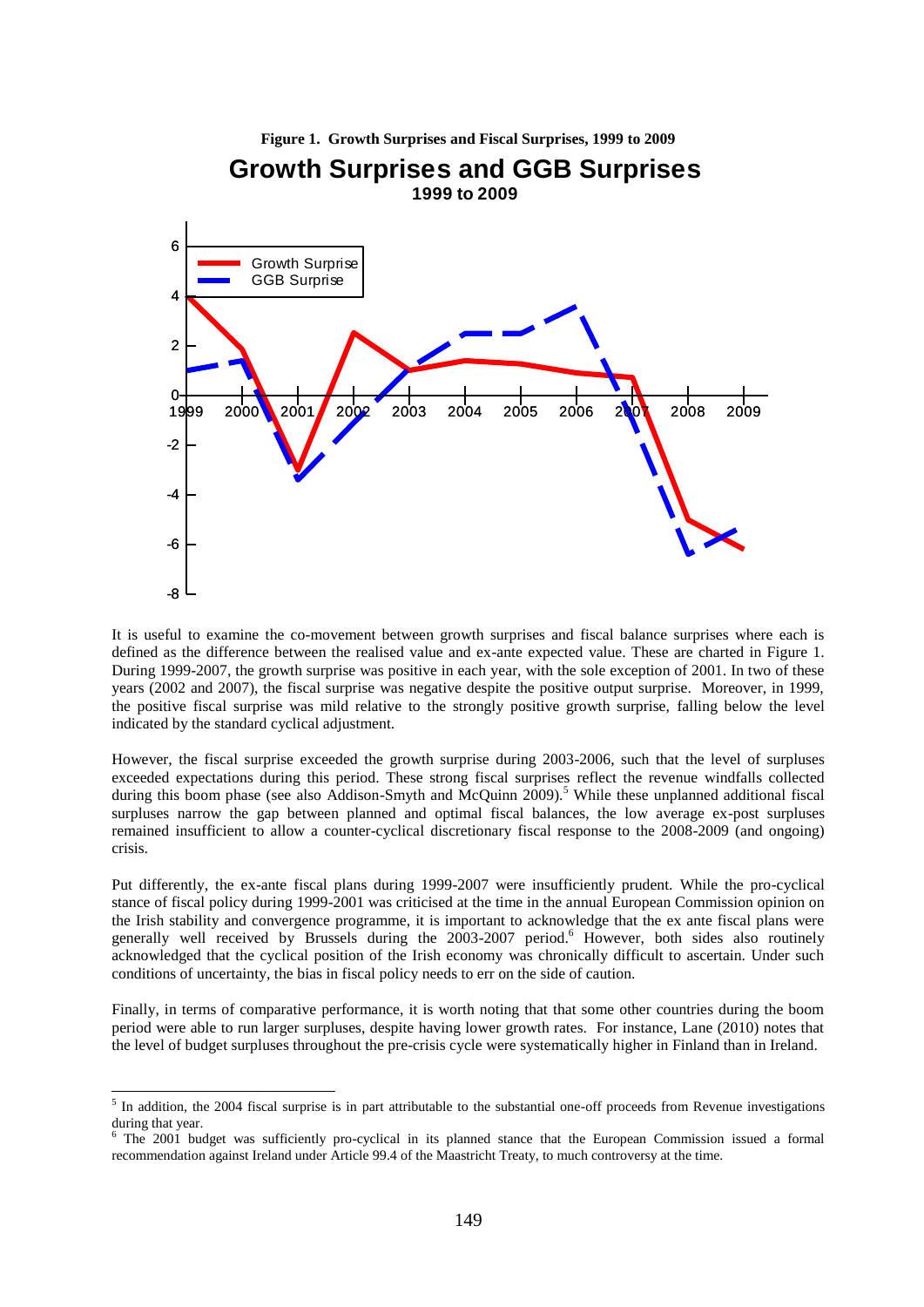### **4. FISCAL RULES AND FISCAL INSTITUTIONS: INTERNATIONAL TRENDS**

In this section, we review the international experience with fiscal rules and independent fiscal institutions. While we primarily focus on EU member countries, we also draw on evidence from other countries.

#### **Fiscal Rules**

1

There is tremendous variety in the types of rules that have been implemented in EU member countries. Some focus on the budget balance, whereas others operate as limits on expenditure growth (there are few revenue-target rules). Moreover, there is substantial variation in terms of the monitoring and enforcement of these rules.

Accordingly, the European Commission has also constructed a numerical fiscal rules index that is intended to capture the strength of each rule. As is described in European Commission (2009), each fiscal rule is evaluated along several dimensions. First, the statutory base of the rule is ranked, with a constitutional base superior to a legal act which in turn is stronger than a non-statutory political commitment. Second, the capability to revise the rule's objectives is assessed - the smaller the margin for revising the objective, the stronger the rule. Third, the strength of the rule is positively related to the independence of the body in charge of monitoring compliance with the rule. Fourth, a rule is stronger if an independent body is in charge of enforcement of the rule. Fifth, rules are ranked according to the clarity and severity of the sanctions for failure to comply with the rule. Sixth, a rule is stronger if rule observance is closely monitored by the media. The overall index is a weighted average of the scores across the different criteria.

Among the highest-scoring rules are the rules governing the deficit and debt levels in the United Kingdom and Sweden's structural balance rule. While Ireland's NPRF rule receives a middling grade, the rule governing multiannual capital spending envelopes receives a very low score, reflecting its marginal status.

The FRI is correlated with fiscal performance. European Commission (2009) reports regression estimates that show that those countries that adopt stronger fiscal rules are more successful in improving the structural fiscal balance.

A similar result is also obtained by Fabrizio and Mody (2006), using a different index for the strength of budget institutions and a different sample of countries. In related fashion, Beetsma et al (2009) also find that stronger fiscal rules are associated with more positive planned fiscal balances; moreover, these authors find that countries with stronger fiscal rules are also more assiduous in actually implementing fiscal plans.<sup>7</sup>

However, the overview provided by European Commission (2009) also highlights some limitations and some common flaws in the design of fiscal rules. One basic problem is that ex-post independent monitoring of compliance with a rule is rare and there is little by way of sanctions in the event of non-compliance. In relation to central governments, many of the rules focus on expenditure growth, whereas the main cyclical problem in most economies is how to handle unexpected revenue windfalls. Accordingly, the European Commission advocates the adoption of revenue rules that specify how revenue windfalls will be allocated (for example, to debt reduction).

The current crisis has also illustrated the brittle nature of many of these rules, since the specification of the rules typically did not cater for the occurrence of major non-standard shocks. An important lesson is that fiscal rules typically should include escape clauses that make clear the conditions under which the normal operation of a rule is suspended (see also Mody and Stehn 2009). However, it is important that such deviations are only triggered in the event of genuine shocks, in view of the obvious potential for abuse.

In addition to observing fiscal behaviour in other advanced economies, it is also instructive to learn about institutional developments in other small, open economies. Chile provides an especially relevant case study (see, amongst others, Ffrench-Davis 2010). It adopted a new fiscal framework in 2001, which was subsequently codified in the 2006 Fiscal Responsibility Law. Under this framework, the Chilean government must run a structural fiscal surplus. Moreover, the state of the business cycle is evaluated by an expert committee such that the government must operate under this independently-determined constraint. During 2004-2008, Chile ran a cumulative fiscal surplus of 28.5 percent of GDP, with the Treasury becoming a significant net creditor (fiscal liabilities were small, while the assets accumulated were substantial). By building up a war chest during the boom years, Chile was able to meet the 2009 recession with a vigorous counter-cyclical policy: there was a 14.5 percent real growth in public spending in 2009, despite a 28.5 percent fall in fiscal revenue. (The projected 2009 overall fiscal balance was a 4 percent deficit.)

<sup>&</sup>lt;sup>7</sup> The empirical work is still far from conclusive. In particular, as is emphasised by Debrun and Kumar (2007), it is difficult to identify the line of causality between good fiscal outcomes and fiscal rules, since the adoption of a rules-based approach may be more likely under a well-behaved fiscal regime.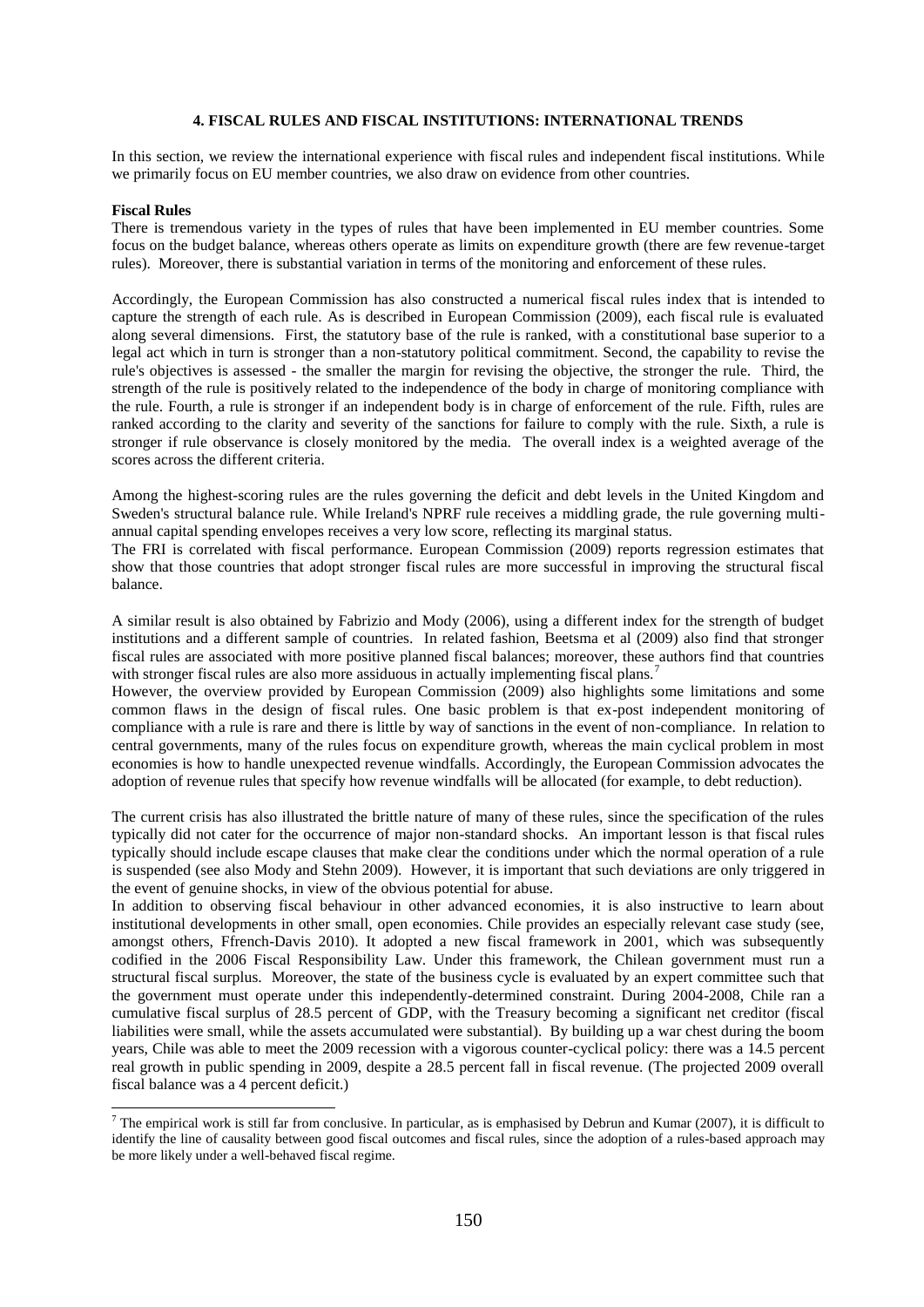Finally, it is instructive to note that there is some empirical evidence that a rules-based approach is more effective in controlling the budget balance in countries where fiscal authority is centralised (Debrun and Kumar 2007). This is arguably the case in Ireland, since the Minister of Finance plays the leading role in setting out the aggregate budgetary stance, even if final decisions are ultimately the collective responsibility of the cabinet. Debrun and Kumar (2007) also find that fiscal rules are more effective in more volatile economies - again, this reinforces the relevance of rules for Ireland, in view of the inherent volatility of small, globalised economies.

### **Fiscal Institutions**

1

The preceding discussion of fiscal rules has underlined that such rules are more effective if independent agencies play an active role in the fiscal policy process. More generally, the key to insulating the fiscal process from procyclicality pressures is to find institutional devices that enable governments to maintain the cyclicallyappropriate fiscal stance.

In the typical case, an independent agency may play an advisory role in the budgetary process. However, at least so far, there are very few cases in which an independent institution has more formal powers to influence the setting of fiscal policy. It is also common that multiple independent agencies play a role in the fiscal process. It is increasingly standard to have an independent Court of Auditors to measure the integrity and quality of public spending - this role is played in Ireland by the office of the Comptroller and Auditor General. It is also common to incorporate a role for an independent agency in developing the macroeconomic forecasts that guide the setting of fiscal policy -- the ESRI may be interpreted as informally fulfilling this role in Ireland, even if there is no statutory requirement for the government to follow this independent forecast. However, these partial fiscal mandates are not an adequate substitute for a more fully-fledged independent fiscal agency that influences the overall stance of fiscal policy.

As has been highlighted by Wyplosz (2008), there are so far relatively few examples of effective Fiscal Policy Councils. One interpretation is that the concept is relatively new and that such councils will become increasingly prevalent in the coming years, with the rate of adoption stimulated by the current fiscal crises in many countries.

Another is that there may be resistance among lobby groups to the establishment of a Fiscal Policy Council, since a shift towards a more long-sighted fiscal process would limit the access of such groups to debt-financed tax breaks or spending programmes. However, the current crisis presents a window of opportunity to make such institutional reforms, since it has revealed in dramatic fashion the costliness of the discretionary approach to fiscal policy that was practised during the pre-crisis years.

An especially advanced model is provided by Sweden. The Swedish Fiscal Policy Council was established in August 2007 and consists of eight members, which is assisted by a small secretariat.<sup>8</sup> Its mandate is to provide an independent evaluation of the Swedish fiscal policy. To this end, it evaluates whether the government is achieving its stated fiscal objectives: long-run sustainability; the budget surplus target; the ceiling on central government expenditure; and that fiscal policy is consistent with the cyclical situation of the economy. The council also evaluates whether the development of the economy is in line with healthy long-run growth and sustainable high employment. Additional tasks are to examine the clarity of the Government's budget proposals and to review its economic forecasts and the economic models used to generate them. Finally, the Council seeks to stimulate public debate on economic policy.

The Council publishes an annual report, which is used by the Swedish Parliament in evaluating the Government's fiscal policy. Although the Council is created by the Government, there is an explicit expectation that Parliament (Riksdagen)---and particularly the Standing Committee on Finance---will take an interest in the report.<sup>9</sup> It is also active in organising conferences and publishing papers on various aspects of fiscal policy. The Council is intended to complement the the existing institutions involved in evaluating macroeconomic and fiscal development.<sup>10</sup>

<sup>&</sup>lt;sup>8</sup> In terms of membership, it consists of six academics (including two from Denmark) and two former policy officials.

<sup>9</sup> This section draws on the blog post *Sweden's New Fiscal Council -- helping assure credible fiscal policy* from the IMF's Public Financial Management Blog (http://blog-pfm.imf.org/pfmblog/2007/10/swedens-new-fis.html

<sup>&</sup>lt;sup>10</sup> These include: The National Institute for Economic Research (Konjunkturinsitutet)---an independent agency under the Government---publishes macroeconomic forecasts, analyses the cyclical development, and regularly comments on the Government's fiscal policies; The National Financial Management Authority (Ekonomistyrningsverket)---also an agency under the Government---publishes independent medium-term forecasts for central government revenue and expenditure five times per year, which enables a second opinion on the fiscal development and the quality of the Government's official forecasts; The National Audit Office (Riksrevisionen), under Parliament, has recently set up a division for government finances, concentrating on the Government's institutional capacity to pursue sustainable policies, and the transparency of budget reports.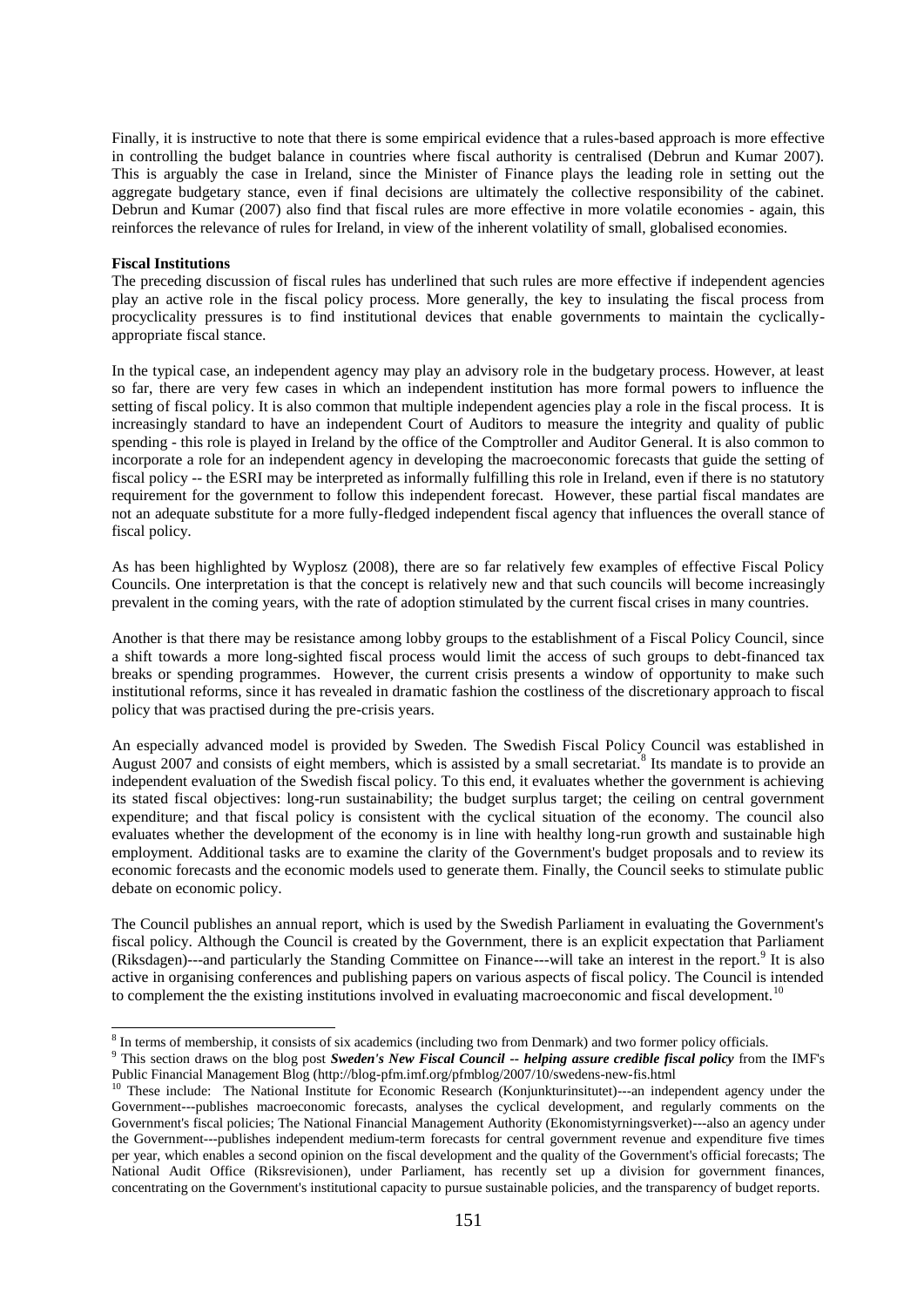#### **5. A NEW FISCAL FRAMEWORK**

The quality of Irish fiscal policy would benefit from the adoption of a new fiscal framework. Such a framework should have two key elements: (a) a set of fiscal rules; and (b) an independent fiscal policy council.

### **Fiscal Rules**

In relation to the former, the over-riding principle in designing fiscal rules for Ireland should be to preserve medium-term fiscal sustainability. The already-established fiscal rule to pay in one percent of GNP each year into the National Pension Reserve Fund contributes to this goal but there is no rule guiding the evolution of the overall budget balance.

It is appropriate to target an annual surplus in the structural fiscal balance for several reasons. First, Ireland faces the prospect of higher future public spending needs on healthcare and pensions due to the ageing of the population, such that the distortions associated with a higher future tax burden can be mitigated by prefunding part of this expenditure growth (the NPRF fund is only designed to make a partial contribution to future pensions spending). Second, the public debt of Ireland will be quite substantial by the end of the current fiscal adjustment process: returning the level of public debt to be below the 60 percent ceiling specified in the SGP will require a sustained period of structural surpluses. Third, the skewness of the fiscal risk distribution means that it is appropriate to target a structural surplus during normal times in order to provide a buffer against the occurrence of a major negative macroeconomic shock.

In tandem with the last point, the structural balance fiscal rule should contain an escape clause by which a structural fiscal deficit is permitted in the event of a sufficiently large negative shock. Such an escape clause provides the flexibility to address major recessions, which may require extra fiscal measures beyond the automatic stabilisers that are part of the passive cyclical component of the budget. In terms of defining the conditions that would activate the escape clause, this could be delegated to an independent fiscal policy council in order to ensure that it is is only triggered by truly exceptional shocks (see discussion below).

This main fiscal rule could be augmented by some ancillary rules. One candidate ancillary rule could relate to the establishment of a rainy-day fund that could finance a structural deficit under the exceptional circumstances outlined in the previous paragraph. By holding a buffer stock of liquid assets, the financing of exceptional deficits by such a fund could avoid the need to seek fresh borrowing during those periods in which funding costs and funding risk are least favourable. The rainy-day fiscal rule could specify a target steady-state value for the fund (as a ratio to GNP). Moreover, the rule could specify that surprise revenue windfalls should be paid into the fund and surprise revenue shortfalls paid out of the fund. In this way, the rainy day fund could play a leaning against the wind role in dealing with unanticipated revenue fluctuations. Moreover, a rules-based approach to dealing with revenue surprises is strongly advocated by European Commission (2009).

In many ways, such a rainy day fund plays an analagous role to that fulfilled by the stock of foreign-currency reserves during the pre-EMU period (see also Lane 1998, 2010b). While national currency risk disappeared with EMU, the utility of holding a gross stock of liquid assets to cope with macroeconomic shocks did not.<sup>11</sup>

Other ancillary rules could include procedural rules such as a formalisation of the principal role taken by the Minister for Finance in determining the overall budgetary position, even if decisions on the composition of public spending and revenues remain the collective responsibility of the Cabinet (see also Fabrizio and Mody 2006). Through such a clear allocation of responsibility for the overall budgetary strategy, the ability of the Minister for Finance to control the fiscal stance would be enhanced.

### **An Irish Fiscal Policy Council**

-

In relation to the latter, the establishment of an independent fiscal council offers a myriad of potential benefits.<sup>12</sup> First, such a council can play a role in identifying the cyclical state of the Irish economy and the distribution of macroeconomic risk factors. Second, given the macroeconomic environment, it could make recommendations

<sup>&</sup>lt;sup>11</sup> While the NPRF has been deployed as a substitute rainy-day fund, this has diverted the NPRF from its long-term investment strategy and the equity-concentrated composition of its portfolio was not designed to fulfill a short-term liquidity function.

 $12$  It is helpful to realise that Ireland has already delegated a significant component of national fiscal policy. In many countries, public debt management remains the responsibility of the Treasury; in Ireland, this function has been successfully outsourced to the NTMA over many years.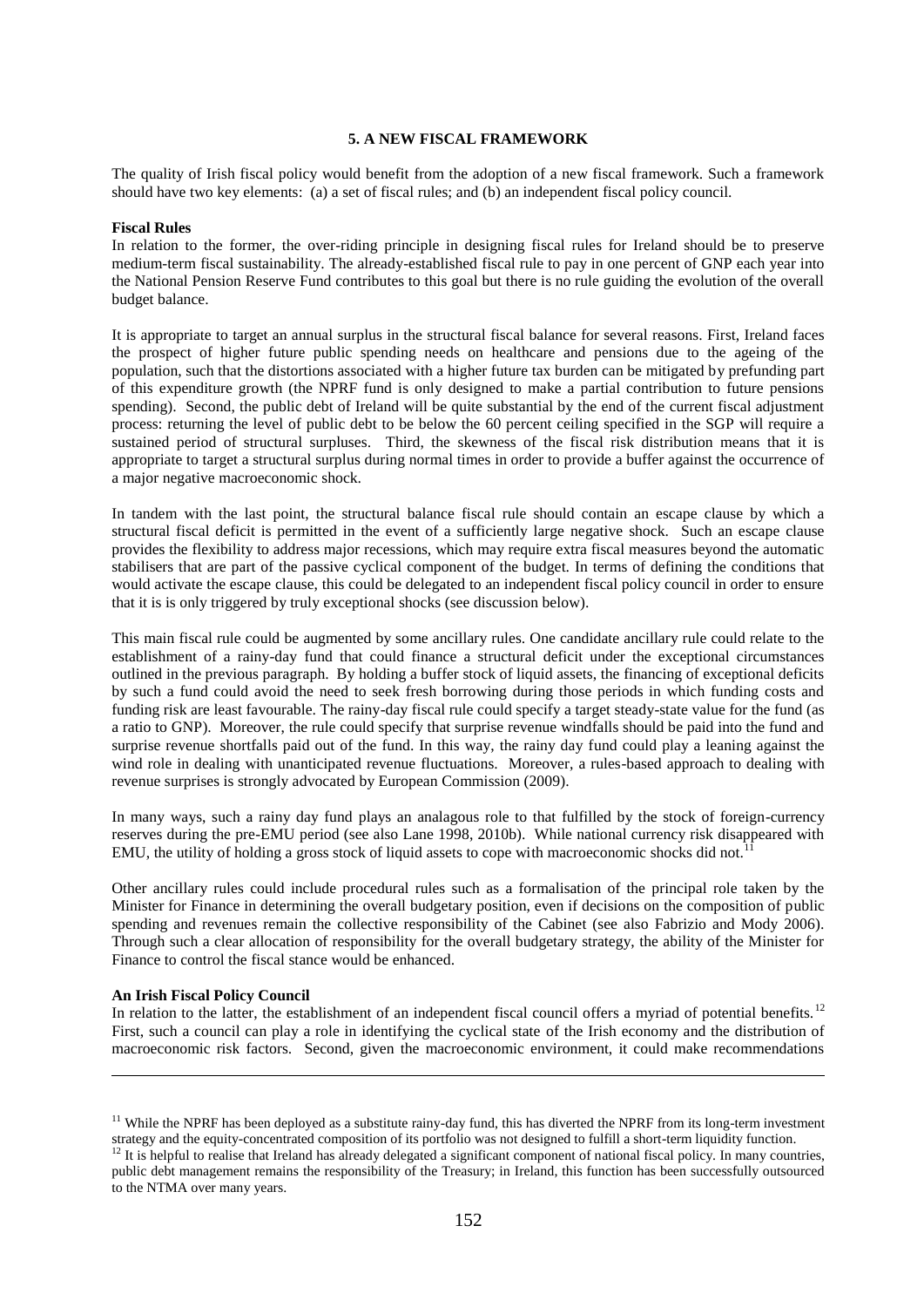concerning the overall budgetary stance that would be consistent with medium-term fiscal sustainability. Third, it could monitor compliance with the specified fiscal rules and make recommendations concerning the appropriate adjustment path in the event of non-compliance. Fourth, in related fashion, it could make an ex-post evaluation of the conduct of fiscal policy over the preceding year.

In addition to these direct budgetary roles, an independent fiscal council could also perform additional roles. It could contribute to the transparency of the fiscal process by acting as an independent monitor of the quality and availablity of the fiscal data; it could conduct or sponsor research on the underlying characteristics of the taxation and expenditure systems and the optimality of the public debt management strategy; and it could promote the level of public debate about fiscal policy through engagement with Oireachtas committees, media and the organisation of policy workshops.

It is important to emphasise that the establishment of a fiscal framework does not constrain the fundamentally political nature of decisions over public spending and taxation. In particular, medium-term fiscal sustainability is consistent with a wide range of public spending levels - it just requires that the trend component of public spending is matched by a corresponding level of trend revenue streams. Accordingly, if the politically-supported ratio of public spending to GDP shifted from one level to another, this can be accomodated by the specification of a transition plan that specifies how revenues will be adjusted to match the new desired level of government expenditure.

In terms of scale, the Swedish Fiscal Policy Council provides a reasonable model -- indeed, the membership of the council could be smaller than the eight that are included in the Swedish case. Moreover, it would be desirable to match the Swedish practice by including some non-nationals in the membership of the Irish council, since this expands the range of potential members and provides a mechanism for Ireland to learn from the fiscal experience in other countries. In addition, the professional secretariat to the Council could be the natural home for a small number of professional economists that would be focused on research and analysis related to Irish fiscal policy. In this way, the specialist staff of the Council could be complementary to the skills of the generalist/managerial civil servants that mainly populate the Department of Finance.

In terms of setup, it is important that the fiscal policy council is an independent institution, for the same types of reasons that justify the independence of central banks. However, it is also vital that the fiscal policy council is accountable. Accountability can be made effective by a two-track process. First, the members of the fiscal policy council should testify before the relevant Oireachtas committee(s) on a regular basis and explain clearly any errors in the projections made by the council. Second, the technical quality of the work produced by the fiscal council should be audited by regular reviews carried out by an international expert group. In this way, such a group would perform the same type of role as played by the Independent Evaluation Office of the International Monetary Fund.

Finally, it is important to emphasise the complementarity between a rules-based approach to fiscal policy and the role of an independent fiscal policy council, since the latter can play a role in ensuring adherence to the fiscal rules, while the fiscal rules provide an anchor for the work of the fiscal council. Debrun and Kumar (2007) provide some suggestive evidence that fiscal rules are more effective in controlling the budget balance in the presence of independent fiscal institutions.

#### **6. OTHER INSTITUTIONAL REFORMS**

While the main focus of this paper is on the core elements of the fiscal framework described in the previous section, it is also important to acknowledge that the adaptation of national fiscal policy to EMU membership also requires further shifts in some fundamental practices. In this section, I briefly outline two important fiscal reforms that would improve the coherence of Ireland's membership of the monetary union.

#### **Pay Determination in a Monetary Union**

For a variety of reasons, there is deep resistance to downward flexibility in nominal wages (see Lane 2009 for a more detailed discussion). However, in the event of a major negative macroeconomic shock, the absence of the currency devaluation option means that downward flexibility in wages (and prices) is required if the adjustment process is to be timely and avoid persistent increases in unemployment. However, the establishment of EMU did not lead to any re-design of employment contracts, despite the fundamental shift in the macroeconomic policy environment. In relation to the public sector, the substantial nominal pay reductions that have occurred represent a marked shift from previous pay policies.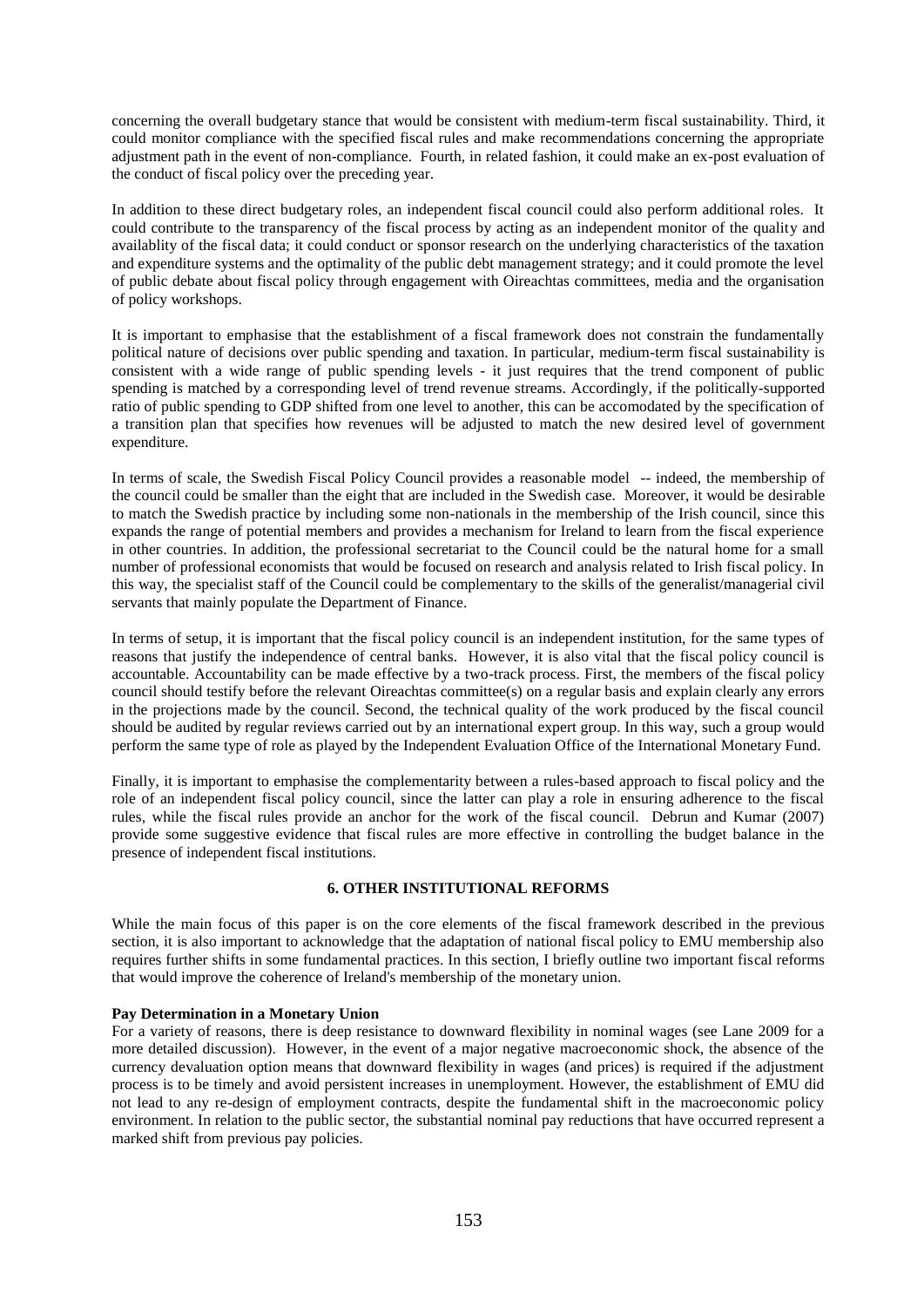Looking to the future, it would be better to adopt an approach to public sector pay determination that explicitly incorporates the risk that pay levels may occasionally need to be reduced in response to macroeconomic events. In particular, a two-part pay scheme may be efficient. Under such a system, part A of a salary would be fully protected against downward adjustments - this component would provide the employee with a level of income insurance for planning purposes. In contrast, part B of a salary would be a state-contingent payment. Under an adverse shock, the part B payment could be reduced or eliminated in response to a set of defined trigger events, such as a contraction in GDP or tax revenues beyond given threshold levels.

A trade off exists. The larger the share of total compensation that is allocated to the part A component, the greater is the stability of nominal incomes but the lower is the degree of nominal flexibility. In exchange for greater stability, the average level of pay should be set at a lower level since the employer is in effect providing income insurance to employees and will need to build up a precautionary reserve fund to smooth out fluctuations. In contrast, average pay can be set at a higher level if the part B component represents a more significant fraction of total compensation, since total pay can be downwardly adjusted in the event of a negative shock.

If such a pay system were introduced for public sector workers, this would make fiscal policy a more effective instrument for macroeconomic stabilisation, in view of the key role for wage adjustment in minimising persistent unemployment. In relation to the private sector, similar multi-part payment contracts may spread in reaction to such an innovation in the public sector or as part of a new type of social partnership agreement. While the prevalence of bonuses and other types of discretionary payments in some private-sector industries means that there is already some scope for downward pay flexibility, these are typically linked to firm- or industry-specific performance indicators rather than to macroeconomic factors. From an economy-wide perspective, a statecontingent component in private sector pay deals that is linked to national macroeconomic conditions would facilitate macroeconomic adjustment.

### **Index-Linked Government Bonds**

Under EMU, the medium-term average inflation rate for the aggregate euro area should be close to two percent. However, for an individual member country, the national inflation rate may deviate from this target for substantial periods. In the case of Ireland, inflation was substantially above the euro area average for most of the first decade of the monetary union; it is plausible that we are now undergoing a period of sustained under-shooting in line with the real devaluation process.

One consequence of such fluctuations in inflation is that the inflation-adjusted real interest rate in Ireland has been quite volatile under EMU. The availability of bonds that are indexed to the national price level would allow savers and borrowers to insure against the local component in nominal volatility. Accordingly, it would improve risk management capabilities if such products were issued. While the potential market for such bonds may be limited by liquidity factors, it would be worthwhile from a broad policy perspective to evaluate the benefits and costs of establishing a programme of index-linked bonds or savings products. (Within the euro area, France already issues bonds that are indexed to the French inflation rate.)

# **7. CONCLUSIONS**

This paper has argued that the cyclical performance of Irish fiscal policy can be improved by the adoption of a new fiscal framework. The new framework should have two, complementary dimensions: the adoption of fiscal rules that codify the route to fiscal sustainability; and the establishment of an independent fiscal policy council that plays a central role in the determination and enforcement of the appropriate cyclical stance for fiscal policy. In addition, other fiscal reforms have been proposed that relate to the determination of public sector pay and the design of public debt securities. Such a re-design of the fiscal process can provide a mechanism that strengthens the coherence of Ireland's membership of EMU.

The scope of this paper has been necessarily limited to providing a very broad-brush description of this new fiscal framework. A full-scale study would be required to work out the details of the optimal fiscal rules for Ireland and the optimal design of the independent fiscal policy council. In addition, the adoption of such a framework requires buy in from the political system and the policy officials in the Department of Finance.

Accordingly, this type of institutional transformation is a non-trivial task. However, it offers substantial mediumterm benefits by improving Ireland's ability to deal with macroeconomic shocks. Moreover, by improving the foundations of future fiscal policy, it will further help to improve Ireland's current fiscal reputation.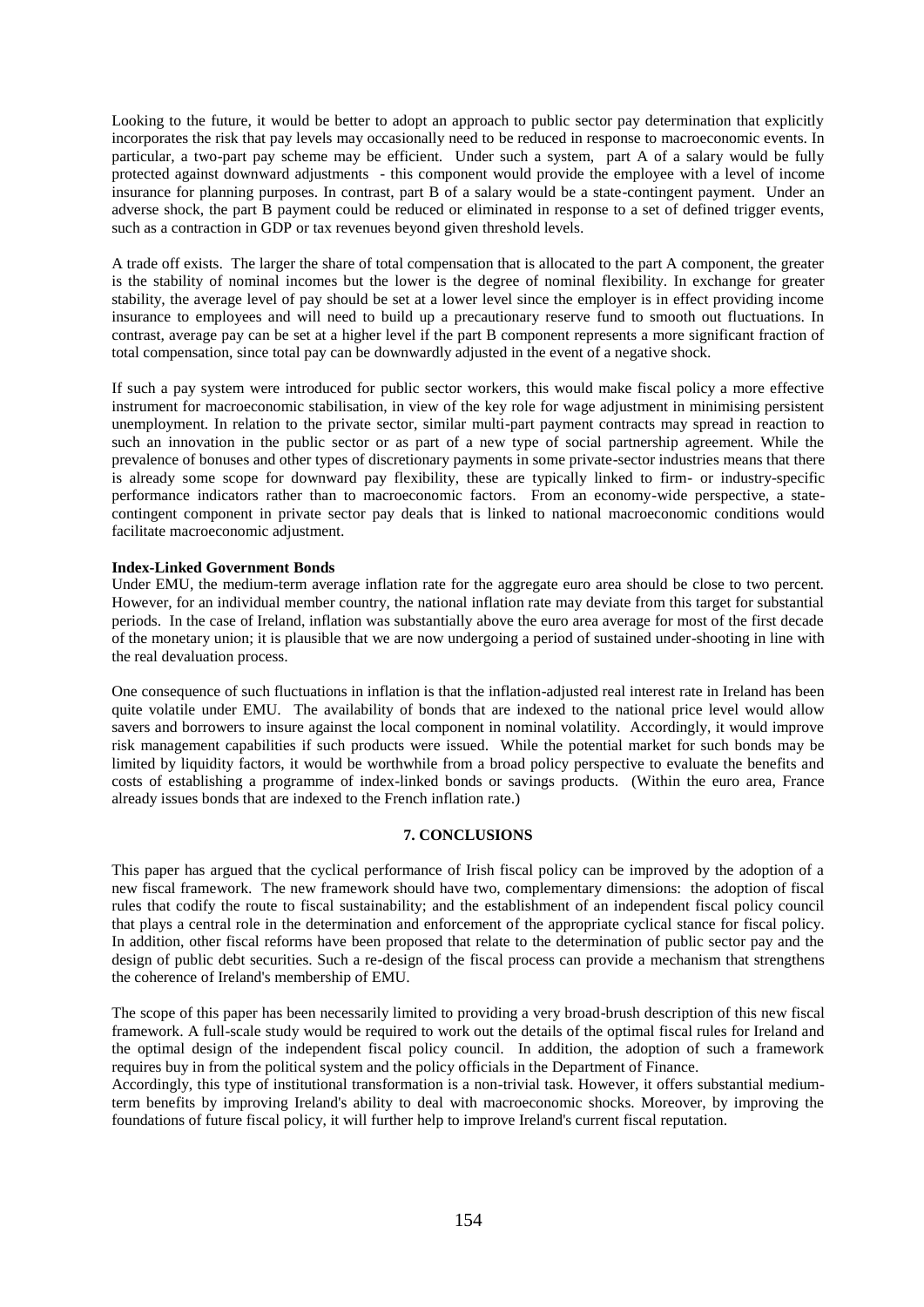#### **REFERENCES**

- Addison-Smyth, Diarmuid and Kieran McQuinn (2009), Quantifying Revenue Windfalls from the Irish Housing Market, *Research Techical Paper 10/RT/09*, Central Bank and Financial Services Authority of Ireland.
- Agnello, Luca and Jacopo Cimadomo (2009), Discretionary Fiscal Policies over the Cycle, *ECB Working Paper No. 1118*.
- Alesina, Alberto, Filipe Campante and Guido Tabellini (2008), Why is Fiscal Policy Often Procyclical?, *Journal of the European Economic Association* 6(5), 1006-1036.
- Baumann, Elke, Elmar Donnebrink and Christian Kastrop (2008), A Concept for a New Budget Rule for Germany, *CESifo Forum* 2/2008, 37-45.
- Beetsma, Roel, Massimo Giuliodori and Peter Wierts (2009), Budgeting versus Implementing Fiscal Policy in the EU, *Economic Policy*, forthcoming.
- Benetrix, Agustin and Philip R. Lane (2009a), The Impact of Fiscal Shocks on the Irish Economy, *Economic and Social Review* 40(4), 407-434.
- Benetrix, Agustin and Philip R. Lane (2009b), Fiscal Cyclicality and EMU, *mimeo*, Trinity College Dublin.
- Benetrix, Agustin and Philip R. Lane (2010), Fiscal Shocks and the Sectoral Composition of Output, *Open Economies Review* 21(3), 335-350.
- Blanchard, Olivier (2007a), Current Account Deficits in Rich Countries, *IMF Staff Papers* 54(2), 191-219.
- Calmfors, Lars (2003), Fiscal policy to stabilise the domestic economy in the EMU: What can we learn from monetary policy?, *CESifo Economic Studies* 49 (3), 3-19.
- Calmfors, Lars (2008), Comment on Charles Wyplosz: Fiscal Policy Councils Unlovable or Just Unloved?, *Swedish Economic Policy Review* 14, 193-197.
- Debrun, Xavier and Manmohan S. Kumar (2007), The Discipline-Enhancing Role of Fiscal Institutions: Theory and Empirical Evidence, *IMF Working Paper No. 07/171*.
- De Buitleir, Donal and Don Thornhill (2001), A Mechanism for Sharing the Fruits of Growth, *ESRI Quarterly Economic Commentary*, March.
- Economic and Social Research Institute (2009), *Quarterly Economic Commentary* (Winter).
- Eschenbach, Felix and Ludger Schuknecht (2004), Budgetary risks from real estate and stock markets, *Economic Policy* 39, 313-346.
- European Commission (2009), Fiscal Rules, Independent Institutions and Medium-Term Budgetary Frameworks, in *Public Finances in EMU - 2009*, Chapter 4.
- Fabrizio, Stefania and Ashoka Mody (2006), Can Budget Institutions Counteract Political Indiscipline?, *Economic Policy* 21, 689-739.
- Fabrizio, Stefania and Ashoka Mody (2009), Breaking the Impediments to Budgetary Reforms: Evidence from Europe, *Economics and Politics*, forthcoming.
- Fitzgerald, John (2001a), Managing an Economy under EMU: The Case of Ireland, *The World Economy* 24(10).

Fitzgerald, John (2001b), Fiscal Policy in a Monetary Union: the Case of Ireland, *ESRI Quarterly Economic Commentary* X.

- Ffrench-Davis, Ricardo (2010), Latin America: The Structural Fiscal Balance Policy in Chile: A Move Towards Counter-Cyclical Macroeconomics, *Journal of Globalization and Development* 1(1), Article 14.
- Geanakoplos, John (2009), The Leverage Cycle, *NBER Macroeconomics Annual*, forthcoming.
- Geary, Patrick T. and Patrick Honohan (1997), Can Better Contracts Help Solve Ireland's Sterling Dilemma?, *Irish Banking Review*, Summer, 30-41.
- Girouard, Nathalie and Robert Price (2004), Asset Price Cycles, One-Off Factors and Structural Budget Balances, *OECD Economics Department Working Paper No. 391*.
- Honohan, Patrick (2009a), Resolving the Irish Banking Crisis, *Economic and Social Review* 40(2), 207-232.
- Honohan, Patrick (2009b), Irish Banking Policy during and after the Crisis, *mimeo*, Trinity College Dublin.
- Honohan, Patrick (2009b), Euro Membership and Bank Stability: Friends or Foes?, *mimeo*, Trinity College Dublin.
- Honohan, Patrick and Anthony J. Leddin (2006), Ireland in EMU: More Shocks, Less Insulation?, *Economic and Social Review* 37(2), 263-294.
- Hunt, Colin (2005), Discretion and Cyclicality in Irish Budgetary Management 1969-2003, *Economic and Social Review* 36(3), 295-321.
- Kearney, Ide, Daniel McCoy, David Duffy, Michael McMahon, Diarmaid Smyth (2000), Assessing the Stance of Irish Fiscal Policy,
- Lane, Philip R. (1998a), On the Cyclicality of Irish Fiscal Policy, *Economic and Social Review* 29, 1-16.
- Lane, Philip R. (1998b), Irish Fiscal Policy under EMU, *Irish Banking Review*, Winter Issue, 2-10.
- Lane, Philip R. (1999), Budgetary Policy in Times of Plenty, in *Budget Perspectives 2000*, Economic and Social Research Institute.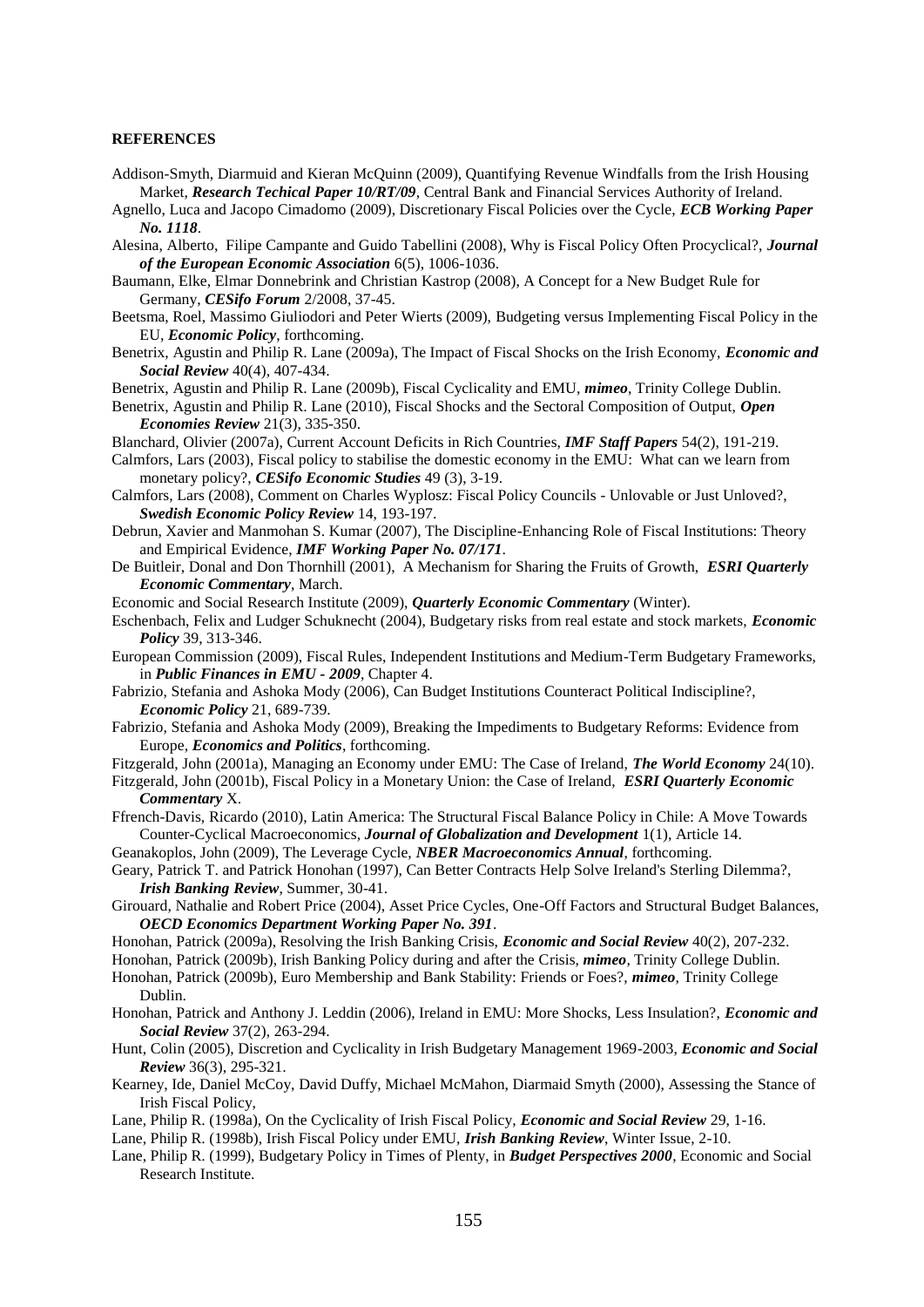Lane, Philip R. (2000), What Should We Do With the Surpluses?, *Administration*, Winter 1999/2000.

- Lane, Philip R. (2003), The Cyclicality of Fiscal Policy: Evidence from the OECD, *Journal of Public Economics* 87, 2661-2675.
- Lane, Philip R. (2007), Fiscal Policy for a Slowing Economy, in *Budget Perspectives 2008*, Economic and Social Research Institute.
- Lane, Philip R. (2009), A New Fiscal Strategy for Ireland, *Economic and Social Review* 40(2), 233-253.
- Lane, Philip R. (2010a), European Monetary Union and Macroeconomic Stabilisation Policies in Ireland, *NESC* , forthcoming.
- Lane, Philip R. (2010b), External Imbalances and Fiscal Policy, *IIIS Discussion Paper No. 314*.
- Mody, Ashoka and Sven Jari Stehn (2009), Germany's New Fiscal Rule: A Responsible Approach to Fiscal Sustainability, *VoxEU*.
- Talvi, Ernesto and Carlos A. Vegh (2005), Tax Base Variability and Procyclical Fiscal Policy in Developing Countries, *Journal of Development Economics* 78, 156-190.
- Tornell, Aaron and Philip R. Lane (1999), The Voracity Effect, *American Economic Review* 89, 22-46.
- Woo, Jaejoon (2003), Economic, Political and Institutional Determinants of Public Deficits, *Journal of Public Economics* 87, 387-426.
- Wyplosz, Charles (2008), Fiscal Policy Councils: Unlovable or Just Unloved?, *Swedish Economic Policy Review* 15.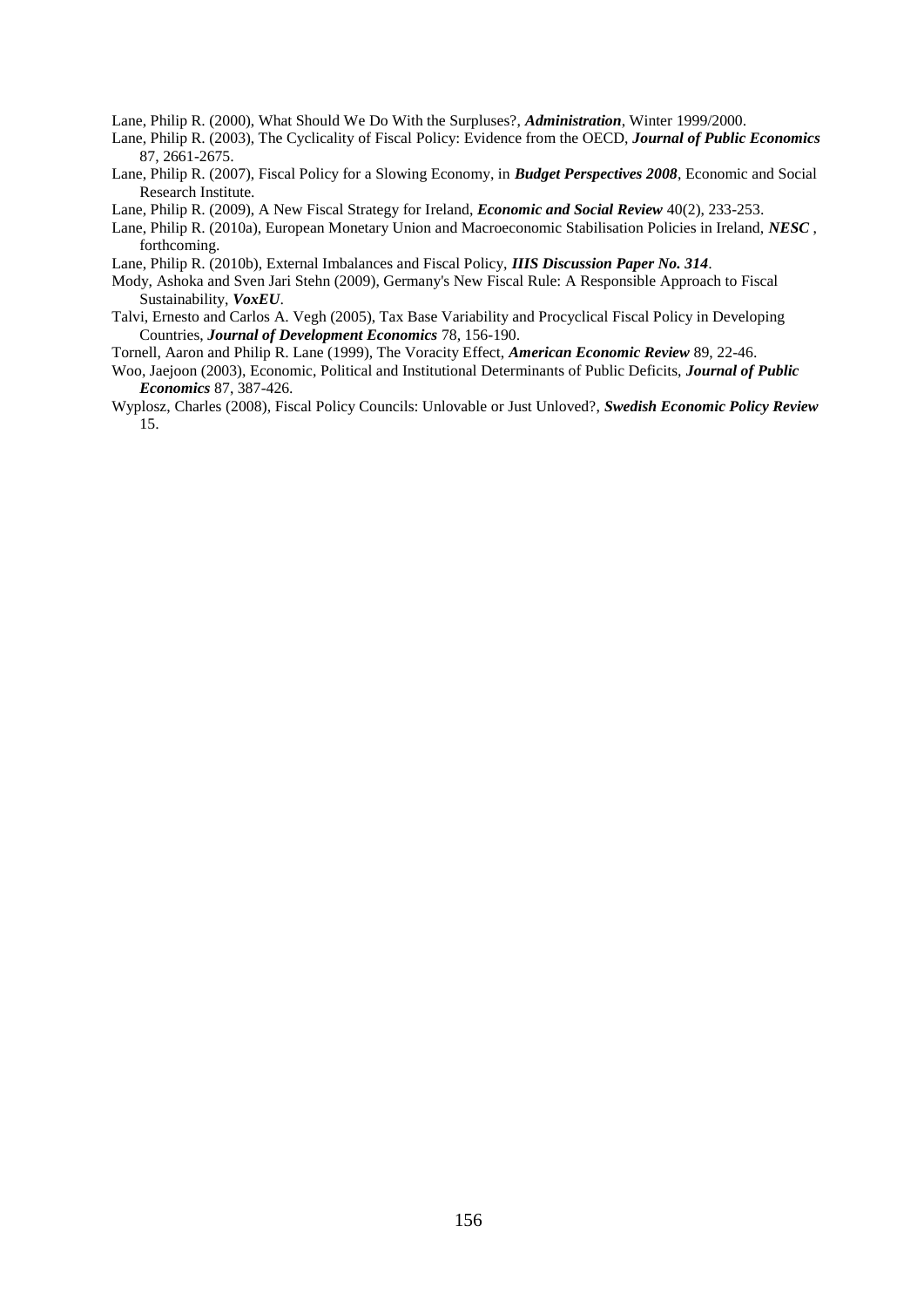### **FIRST VOTE OF THANKS PROPOSED BY JOHN FITZGERALD, ECONOMIC AND SOCIAL RESERACH INSTITUTE**

This paper makes an important contribution to the debate in Ireland on "never again". It also has wider significance because it addresses an issue which potentially affects all regional economies in EMU. It brings together a number of suggestions that he has made before and the paper combines them with some new ideas to provide a possible blueprint for policy reform in Ireland.

In my comments I first want to reflect on how Ireland and other countries, such as Spain, have got into the mess they are now in. I will then consider the question, that Lane raises, of the appropriateness of rules to prevent or discourage a repeat performance of unwise fiscal policies. Finally, I will consider the issue of the institutional innovations which are suggested in Lane"s paper to improve the policy making process.

For many, the advent of EMU meant an end to concerns about balance of payments deficits in what were now the 'regional' economies of individual member states.<sup>1</sup> The argument was that so long as these deficits did not reflect borrowing by government, the growing private sector liabilities, which would be the counterpart to such a deficit, would not represent a risk to the economy. Private sector default was treated as unimportant. We have seen how this assumption was seriously defective as the "private liabilities" of the banking system have metamorphosed into public sector contingent liabilities. A second serious danger arising from inappropriate fiscal policy has been the encouragement of "speeding" by economies such as Spain and Ireland where excessive growth of the non-tradable sector (in the case of Ireland and Spain the building and construction sector) has crowded out activity in the tradable sector. In failing to prevent this "speeding" inappropriate fiscal policy has facilitated a real appreciation in both Spain and Ireland, a real appreciation which was unsustainable and which will be costly to unwind. In turn, the resulting growing balance of payments deficit was a symptom of the underlying malaise and should have been taken seriously.

Many models assume rational behaviour by economic agents such that bubbles cannot occur. What we have seen is that markets did not behave "rationally" in that sense and housing market bubbles grew and grew in Spain and Ireland. Under such circumstances fiscal policy was potentially rendered more powerful and more necessary as a weapon to prevent the occurrence of overheating. It was just that governments failed to adopt wise policies, not that such policies were unavailable.

The result of the demand shock arising from the boom in housing has been that the tradable sector, in both Ireland and Spain, has been "crowded out" by the building and construction sector (FitzGerald and Morgenroth, 2006 and FitzGerald *et al.,* 2008 discuss the mechanisms whereby the crowding out happened in Ireland). Both countries have seen a rapid decline in market share for their exports and the result has been a rapidly rising balance of payments deficit. This was a symptom of an overheating that was not only facilitated by, but also was actually promoted by, the stance of fiscal policy. This process is very similar to that where a major expansion in the public sector crowds out the (tradable) private sector.

This process is described in Blanchard (2007) where he models the potential problems caused by this crowding out in regional economies in EMU and he concludes that government action may be required to moderate this process even in a perfect market (Blanchard, 2007). In the imperfect market of the last decade, with "irrational" behaviour leading to serious bubbles, such government action was all the more necessary.

Since the mid-1990s there has been considerable debate about how fiscal policy should be used within EMU (Butti *et al.*, 2003). A lot of attention has been given to the Stability and Growth Pact (SGP) and the need to prevent government deficits exceeding 3 per cent of GDP. As Lane says, the SGP was designed to control deficits and debt to avoid resulting cross-border spillovers within EMU. However, in practise, because of its singular focus, the SGP permitted unwise fiscal policies in Ireland and Spain, allowing a property bubbles to happen. The result of the bursting of this bubble is exactly the problem that the SGP was theoretically designed to avoid.

1

<sup>&</sup>lt;sup>1</sup> The comments here on the past performance of fiscal policy in Spain and Ireland are based on a paper published last month (FitzGerald, 2010).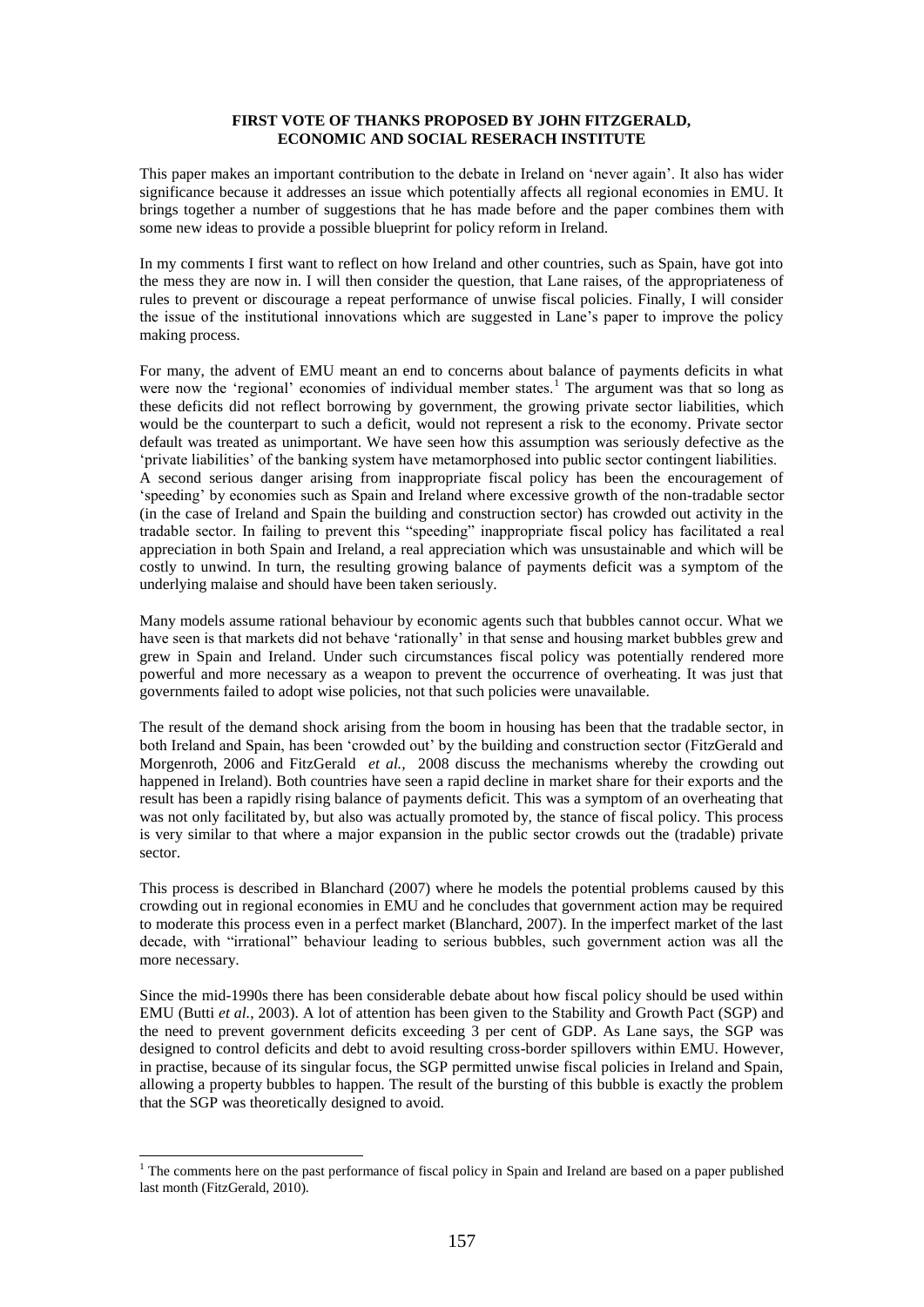Much less attention has been given to how fiscal policy should be used to manage individual regional economies than how it should be managed to control spillovers from excessive government borrowing. In particular, the potential problems that may arise for regional economies in EMU from local asset market bubbles, primarily in property, did not receive much attention in the international literature. We know now that the costs of failing to control such phenomena are very high and can be magnified by the damage done to the regional financial system.<sup>2</sup> It may even have been the case that the existence of the SGP rule allowed policy makers to neglect the importance of tailoring domestic fiscal policy to the needs of the regional economy, needs which the SGP was never designed to deal with.

While little attention has been given internationally to the design of appropriate regional fiscal policy within the EMU as a whole, in Ireland the dangers that the economy faced were early identified. With the benefit of hindsight, the diagnosis was correct and the required medicine was prescribed.<sup>3</sup> It was just this medicine was never taken. Lane discusses some of the reasons for this failure.

Generally, where substantial bubbles do occur they are reflected in a significant balance of payments deficit. In the case of Spain, the rising balance of payments deficit went back to the early years of EMU, whereas for Ireland it only manifested itself from 2003 onwards. In both cases, the balance of payments deficit was a symptom of the domestic crowding out of the tradable sector due to the dramatic increase in building activity beyond its sustainable level. The consequence was a rapid rise in domestic costs, pricing the tradable sector out of its world markets.

The advent of monetary union has not absolved governments from the duty to manage domestic inflationary pressures using fiscal policy. Instead of focusing on the SGP target of "not running a deficit" it may, instead, be appropriate for some countries to run substantial and increasing surpluses for a period of years to continually deflate an overexcited economy. Note that a continuing structural surplus has a neutral impact on the economy. It is only as the structural surplus rises, and as increasing sums of money are taken out of an economy, that the impact of fiscal policy is to reduce (excessive) demand. Thus what was required in Ireland to prevent overheating over a sustained period was a steadily increasing surplus.

For Ireland, Lane argues the need for a new measure of the appropriateness of fiscal policy. The objective should be to preserve medium-term fiscal sustainability. He argues that it is appropriate to target a structural surplus during "normal times" in order to provide a buffer against the occurrence of a major negative macroeconomic shock. However, I would argue that the objective for fiscal policy is broader than this limited objective. It needs to manage the economy to prevent bubbles, to prevent serious imbalances between sectors and, most important, to manage the real exchange rate. In the circumstances of the period 2001-7 this would have called for a steadily increasing structural surplus. Lane, in recognising that other objectives may be important, also argues that there must be escape clauses in all rules to deal with unseen events.

"The current crisis has also illustrated the brittle nature of many of these rules, since the specification of the rules typically did not cater for the occurrence of major non-standard shocks.'

The measure he suggests would not really have tackled the real danger to the Irish economy from unsound fiscal policy pursued over the 2001-2007 period. A small constant structural surplus would not have been adequate to stop the growth of a building sector bubble crowding out the tradable sector of the economy. An "escape clause" would have been needed for much of this period "permitting" the government to take more stringent action.

Over the period 2001 to 2007, analysis using sophisticated economic models did point to the growing danger to the economy. As outlined in FitzGerald (2009), our own research in the ESRI pointed to the growing danger to the economy from the housing bubble. In particular, the extent to which the domestic tradable sector was being crowded out by the building sector was described in detail in many

-

 $<sup>2</sup>$  The potential damage done to regional economies from bursting property market bubbles is also significant for</sup> regions in the US. However, in the US the attention has focused more on using financial regulation rather than fiscal policy to manage property markets. In the UK it can be argued that excessive growth by the financial sector crowded out the rest of the tradable sector.

<sup>&</sup>lt;sup>3</sup> FitzGerald (2009) lists a range of publications which analysed the problems of the Irish economy over the period 2001-8 and diagnosed the appropriate fiscal medicine.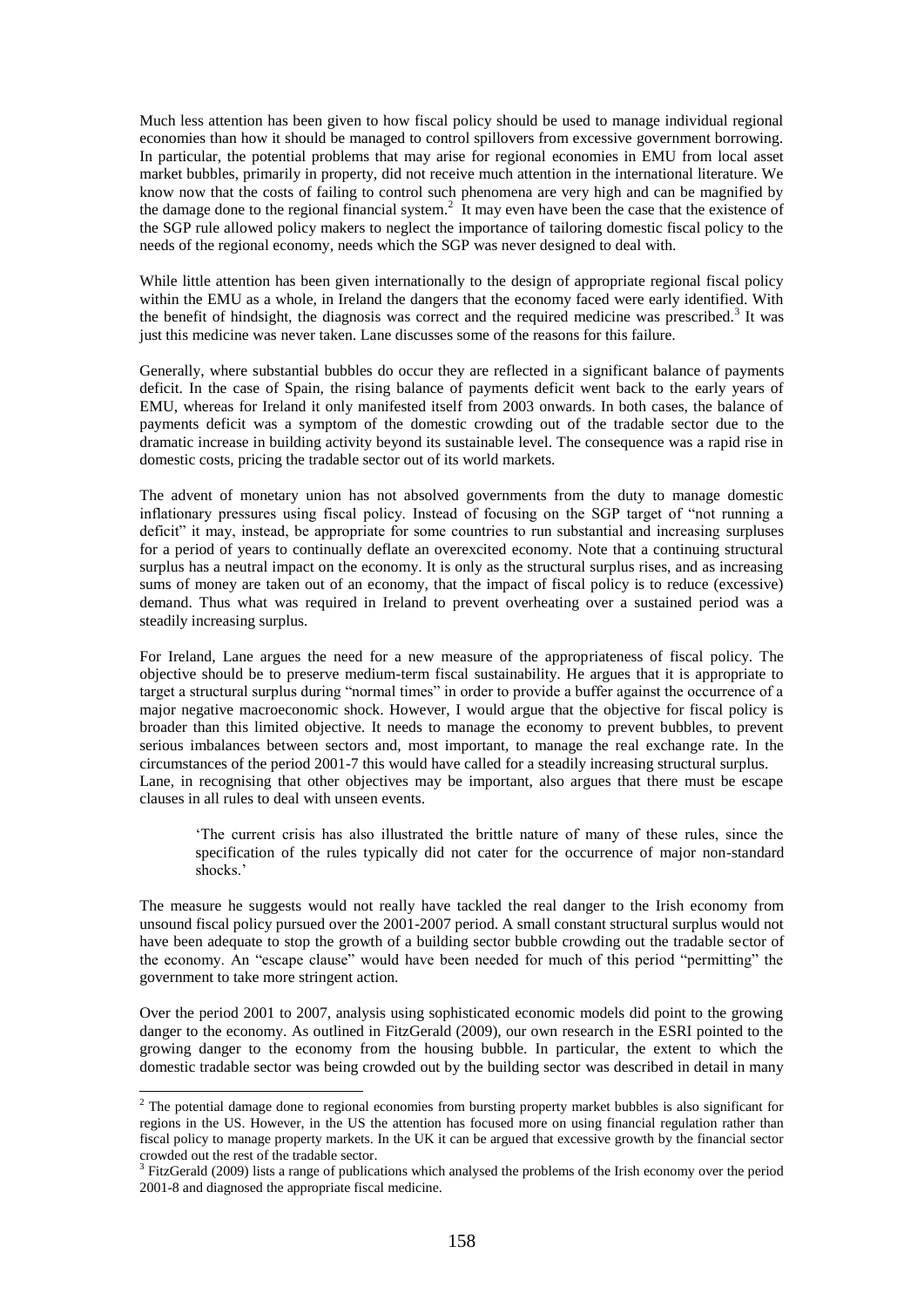reports. The fact that unwinding the resulting loss of competitiveness would take a long and painful period of adjustment was also highlighted. Other prominent economists provided similar analysis. These warnings were not heard.

Part of the problem was that Ireland generally did comply with the SGP and this was frequently pointed out by government spokespersons. Having raised concerns in 2001, the EU and the IMF then went silent, presumably because of broad compliance with a totally inappropriate rule for Ireland (see O"Leary, 2009). Absent the SGP, the government and international agencies would have had to use more sophisticated models to assess the suitability of domestic fiscal policy. This may have been a case where the presence of a rule was no help at all to good policy making and may have provided cover for policymakers to avoid making the appropriate decisions.

Could there be another more appropriate fiscal rule for a regional economy within EMU which would supplement the SGP? In the case of the Irish and Spanish debacles a key indicator of the dangers the economies were running was the growing balance of payments deficits in the two countries.

Looking at Ireland and Spain in 2001, Blanchard (2001) suggested that the significant balance of payments deficit then apparent in Spain suggested a need to tighten fiscal policy whereas for Ireland, running a balance of payments surplus, a real appreciation of the exchange rate was still appropriate. The danger with this recommendation for Ireland was that the "safe stopping distance" for a real appreciation through wage inflation is quite long. However, even on this basis, as Ireland moved into balance of payments deficit in 2003, a similar prescription would have been appropriate. While both countries complied with the rules of the Stability and Growth Pact, running small surpluses for a number of years, this was not adequate to protect their own economies from the risk of overheating. Instead, what was required was a policy, similar to that adopted in Scandinavia, where fiscal policy ran a substantial surplus preventing serious overheating.

The result of the demand shock from the growing housing bubbles in Ireland and Spain was that the tradable sector in the two countries has been "crowded out" by the building and construction sector. This process was very similar to that where a major expansion in the public sector crowds out the (tradable) private sector. This process is described in Blanchard (2007) where he illustrates the potential problems caused by this crowding out and concludes that government action may be required to moderate this process even in a perfect market.

Of course, balance of payments deficits can occur even where there are no asset market bubbles and a growing balance of payments deficit is also not, of itself, a certain guide to the sustainability of fiscal policy. For example, if the government sector were compliant with the SGP rules (in surplus) and if the counterpart to the increasing foreign liabilities of the private sector were an increase in the productive capital in the economy, then such an eventuality would be clearly sustainable. However, it was very clear in the Spanish and the Irish cases that the addition to the private sector capital stock was disproportionately taking the form of domestic dwellings, which would not add directly to the productive capital of either economy.<sup>4</sup>

While an additional rule (to the SGP) along the following lines might be quite appropriate for regional economies within NAMA, it would not be that easily understood by the public and hence would be unlikely to command respect.

Even where fiscal policy is compliant with the SGP, if the country is running a balance of payments deficit above x% of GDP fiscal policy should be tightened progressively, unless it can be shown that the deficit is financing productive investment.

Also it would not be easy to establish the position on productive investment in real time.

-

<sup>&</sup>lt;sup>4</sup> To the extent that the new dwellings in Spain were for foreigners, and that they were apartments on the coast where they can be stacked ever higher and higher, they are closer to an export. To the extent that the Spanish balance of payments deficit was funded by a capital inflow through foreigners buying such produce the deficit may have been sustainable over a long period. However, this element of the capital inflow accounted for only a small part of the deficit at its peak. By contrast in Estonia, where the foreign investment in property took the form of purchases of medieval dwellings in Tallinn, this was not sustainable. It takes longer to build a medieval house than an apartment in Ibiza!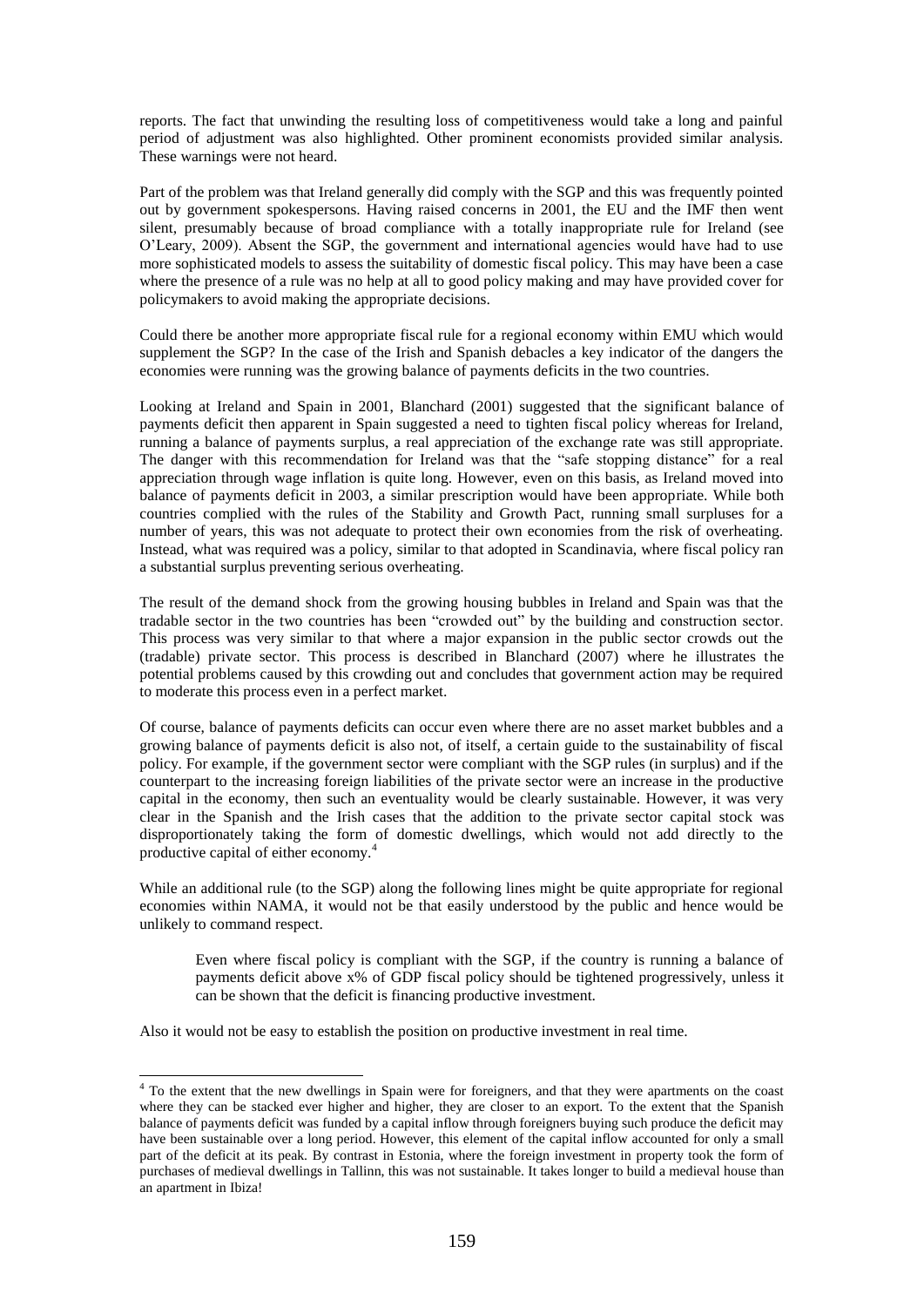My conclusion is that it is very difficult to establish a simple rule that will apply to a sufficiently high percentage of cases to make it worthwhile. If it were appropriate to invoke Lane"s suggested "escape clause" (ignoring the rule) reasonably often then the process would lose validity. It would certainly have been appropriate to have invoked the "escape clause" over the period 2003-7.

If appropriate simple rules are not obviously available, then one is thrown back on the importance of undertaking suitable analysis of the fiscal policy on a country by country basis. As indicated earlier, in the case of Ireland this country specific analysis carried out by my colleagues and other respected Irish economists came up with the right answer. However, that was not reflected in policy action. This raises the second very important point that Lane makes in his paper – are there institutional changes that could be made that would increase the probability of national virtue?

Lane proposes an Irish Fiscal Policy Council. This approach was tried before. In 1981 the coalition government appointed three economists to constitute the "Committee on Costs and Competitiveness": the late Terry Baker, Brendan Walsh and Dermot McAleese. Terry and his colleagues were immediately dubbed the "Three Wise Men" by the *Irish Times* – reflecting the fact that they were the most respected independent experts on the Irish economy. However, Terry referred to himself and his colleagues as the "three foolish virgins". This latter appellation may have reflected the relative lack of success that the Committee had in getting its prescriptions accepted.

However, just because it failed in what were very contentious times in the early 1980s, does not mean that it would have to fail again. If such a Council were established on an all party basis it would have a greater chance of being listened to than if it was established by an individual government. Other important examples of bodies that command all party respect and, as a result, a higher chance of being listened to are the Netherlands Central Planning Bureau and the National Institute for Economic Research in Sweden.

In his paper Lane suggests that the Council undertake its own research. There would be a possibility that such a Council would thus come to duplicate the ESRI, albeit probably on a smaller scale. It might be better if the Council established its own research agenda and if that research agenda were then implemented as appropriate by researchers in the ESRI or the universities.

Finally, over the last eighteen months it has become increasingly clear that there is no simple model to measure appropriately the stance of fiscal policy in a regional economy within EMU and to diagnose the required fiscal medicine. The EU methodology for estimating the cyclical and structural deficits can not cope with the shock to potential output experienced in many EU members that has resulted from the current crisis (see Bergin *et al.*, 2009). As argued in Barrett et al. (2009) and Kearney (2000), a structural economic model is needed to analyse the stance of fiscal policy. For the Eurozone as a whole the development of a more sophisticated approach to monitoring the stance and appropriateness of fiscal policy is a task that needs to be addressed urgently.

# **REFERENCES**

Barrett, A., I. Kearney, J. Goggin and T. Conefrey, (2009), *Quarterly Economic Commentary*, ESRI, Winter.

Barry, F., and J. Fitz Gerald, (2001). "Irish Fiscal Policy in EMU and the Brussels-Dublin Controversy" in *Fiscal Policy in EMU: Report of the Swedish Committee on Stabilization Policy in EMU*, Stockholm: Statens Offentliga Utredningar.

Bergin, A., J. Cullen., D. Duffy, J. Fitz Gerald, I. Kearney, and D. McCoy, (2003). *Medium-Term Review: 2003-2010,* Dublin: The Economic and Social Research Institute.

Bergin A., T. Conefrey, J. FitzGerald and I. Kearney, (2009), *Recovery Scenarios for Ireland*, Dublin: The Economic and Social Research Institute, Research Series No. 7.

Blanchard, O., (2001), "Country adjustments within the euro area: lessons after two years". in *Defining a Macroeconomic Framework for the Euro Area*, London: CEPR.

Blanchard, O., (2007), "Current account deficits in rich countries", NBER Working paper No. 12925.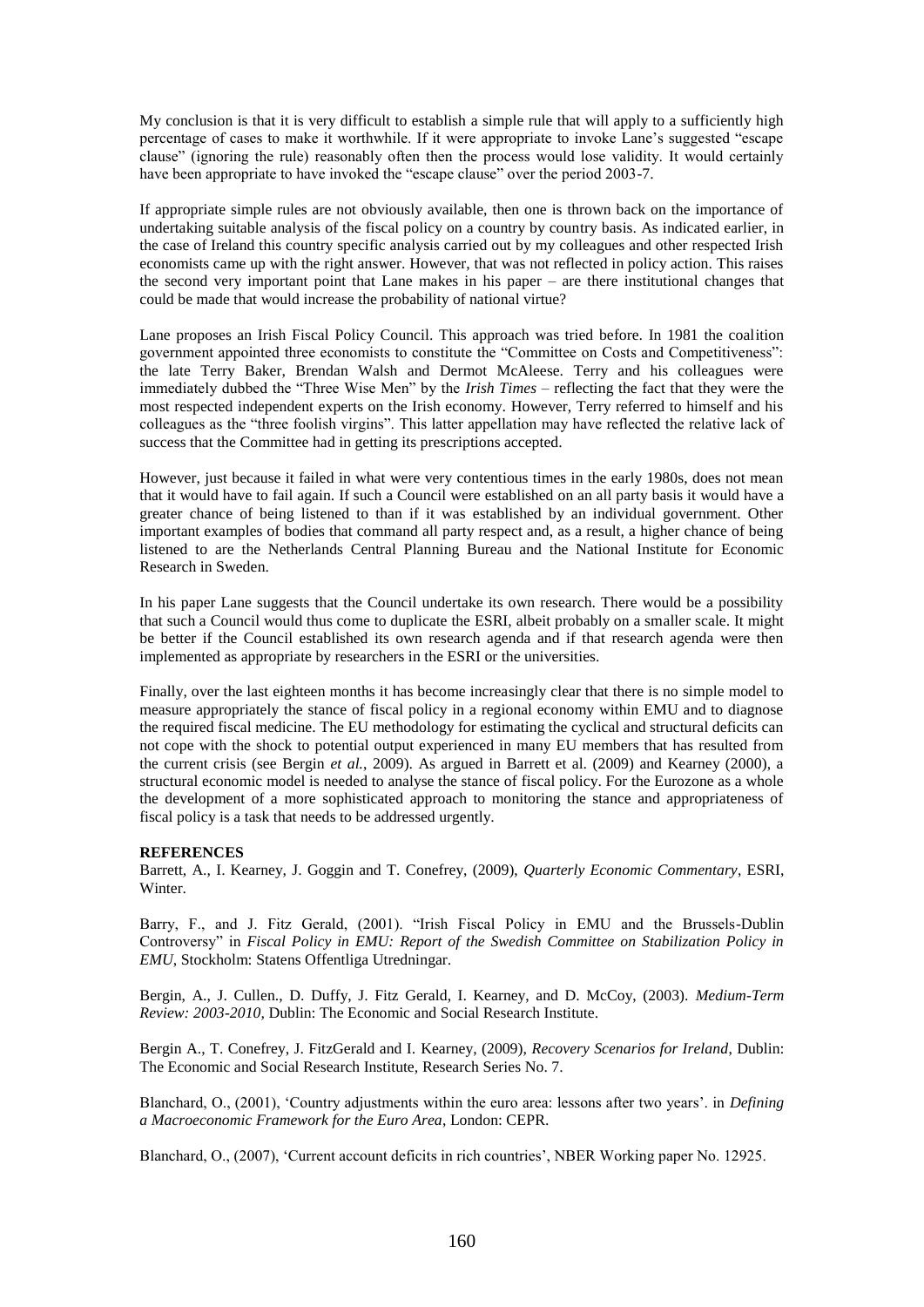Butti, M., (2003), *Monetary and Fiscal Policies in EMU*, Cambridge: Cambridge University Press.

FitzGerald, J. and Conefrey, T., (2010), "Managing Housing Bubbles in Regional Economies under EMU: Ireland and Spain", *National Institute Economic Review*, 2010; Volume 211, No. 1, January.

FitzGerald, J., (2001), "Fiscal Policy in a Monetary Union: the Case of Ireland", *Quarterly Economic Commentary*, March.

FitzGerald J.,*et al.*, (2008), *Medium-Term Review: 2008-2015*, Dublin: The Economic and Social Research Institute.

FitzGerald, J., (2009), 'Fiscal Policy for Recovery', ESRI Working Paper 326.

Fitzgerald, J., and E. Morgenroth (eds.), (2006). *Ex Ante Evaluation of the Investment Priorities for the National Development Plan 2007-2013*, Policy Research Series No. 59, Dublin: The Economic and Social Research Institute.

Kearney, I., *et al.,* (2000), "Assessing the Stance of Irish Fiscal Policy", in *Budget Perspectives Proceedings,* Dublin: The ESRI.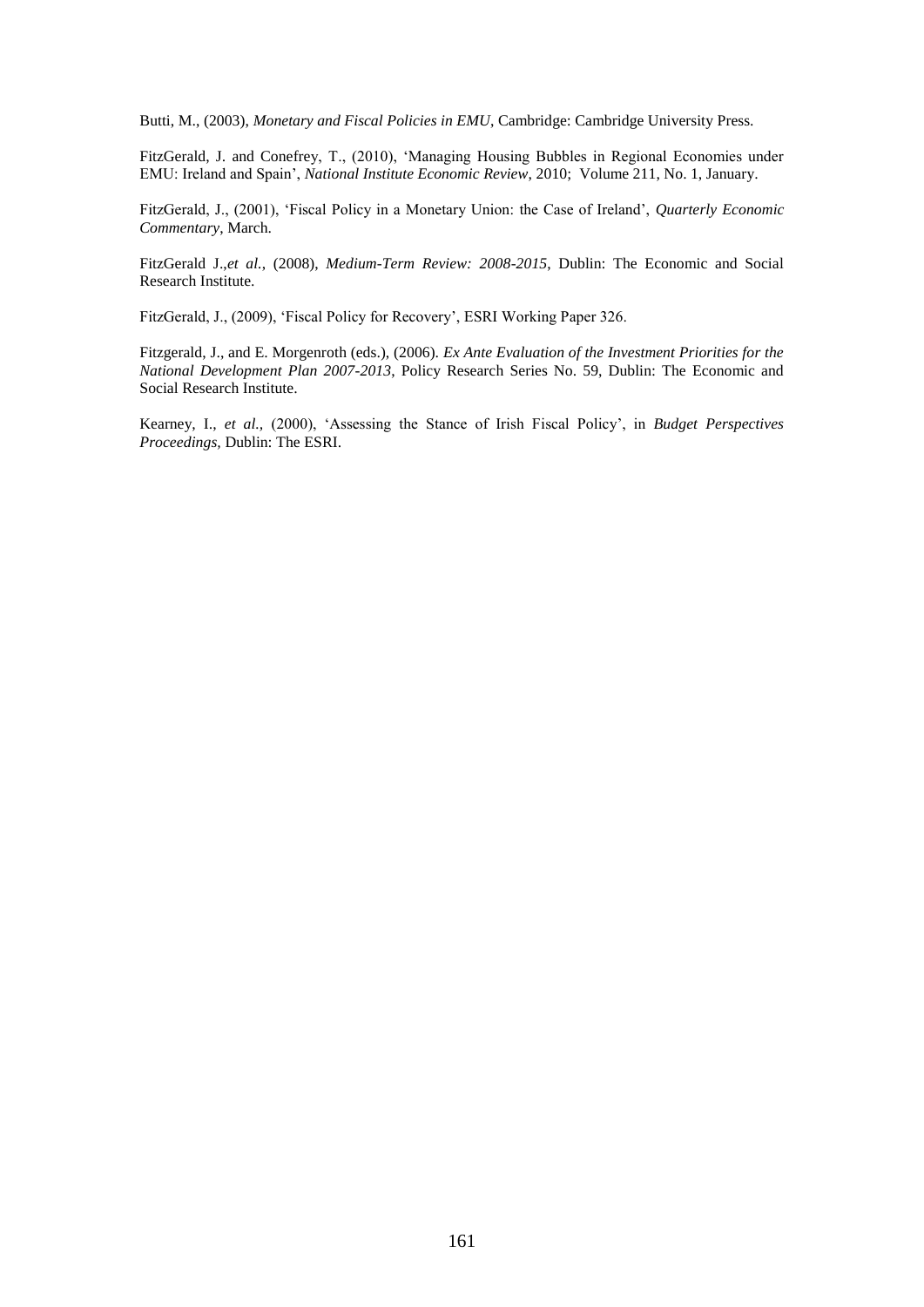#### **DISCUSSION**

**Patrick Honohan:** Thanks to both the author and the discussants for bringing life back into a topic which had become for me somewhat jaded. Among the several points that occur to me let me confine myself to three. First, I would mention the importance in Irish experience of another feature of the fiscal landscape, namely the increasing reliance since the 1990s on what can be called fair-weather taxes (corporation taxes, capital gains taxes and stamp duty). This reliance heightened the sensitivity of total tax revenue and the budget deficit to deterioration in economic conditions. Indeed, I notice from the material presented that the cumulative favourable tax revenue "surprise" (outcome less expected) in the period 2003-2007 was greater than the well-known negative surprise of 2008. This type of element, influencing fiscal volatility would also need to be considered by a Fiscal Council, and might be more important than other aspects.

Indeed, while I agree with John FitzGerald that the balance of payments cannot be neglected as an indicator (as it was during the early years of the euro) in practice Ireland's current account deficit was not really very high in those years (partly because some of the foreign borrowing was being reinvested abroad in property developments). And of course the fiscal accounts were in surplus.

Turning to what existing agency might be performing many of the functions envisaged for an Irish Fiscal Council, I wondered whether the ESRI might not be considered to be playing this role. Or is it the Central Bank, often a critic of past fiscal excesses? It cannot really be the Department of Finance, which, as a Civil Service Department, cannot readily be a critic of Government policy. Perhaps (bearing in mind the example given of the Swedish Council which includes non-nationals) now that we are in the euro area, the function can be, and to some extent is being, performed by the Euro-group.

**Joe Durkan:** This is a very useful paper, full of ideas that makes one think. Maybe out of this we might get a better approach to fiscal policy. I have several points to make.

First, I thought we had a working rule in relation to fiscal policy viz. that we let the automatic stabilisers work and run through the middle of booms and recessions. With this rule discretionary policy is to be avoided. Only in the last two years, with the huge falls in output in many economies, would the restrictions on discretionary policy be relaxed - but here we are not trying to fine-tune economies but pull them out of recession. However, even before the crisis, there were serious problems in relation to the application of this rule, as, since 2004, with the opening up of the labour market to the new accession states it is not obvious what potential output is. The Department of Finance and the Commission now use a production function approach, as opposed to the time-series approach used previously. I had always favoured the former, but this approach now suffers from the fact that the labour force is now endogenous. Hence, we can no longer be clear what potential output is. The recently released data on the capital stock, with over half the capital stock accounted for by housing is also a worry in relation to the production function approach. This is an area where a great deal of additional work is needed.

I have some concerns about the proposed Council. I have no doubt it would do valuable work. My concern would be that politicians would politely say "Thank You" and then do what they want anyway. During the early part of the last decade the Opposition parties in the Dáil were calling for more expenditure and tax cuts when the surplus was bigger than expected. The media also attacked government for failing to spend, and this played no small part in the behaviour in later years. Indeed, those who called for bigger surpluses were ridiculed by politicians, the media and even some economists. The "need" to spend and reduce the surplus led to a much laxer approach to pay increases and the development of new Quangos. The consequences are difficult, but as we have seen recently, not impossible to reverse.

Third, the paper makes the point that there is possibly some systemic procyclicality in our system. This is so for the reasons mentioned above, but there is another dimension to this, in that it is not symmetric. Expansionary policies are pursued with vigour when the public finances are buoyant, but the contractionary phase is resisted and designed to correct the excesses. The one exception to this was the approach adopted by Mr. McCreevy when Minister for Finance, when the objective seemed to be to prevent the automatic stabilisers from working in both directions. Given this and the points made earlier, should we instead be trying to reduce the cyclicality of the budget. This would force households to provide more directly for the effects of adverse shocks. Even with the welfare system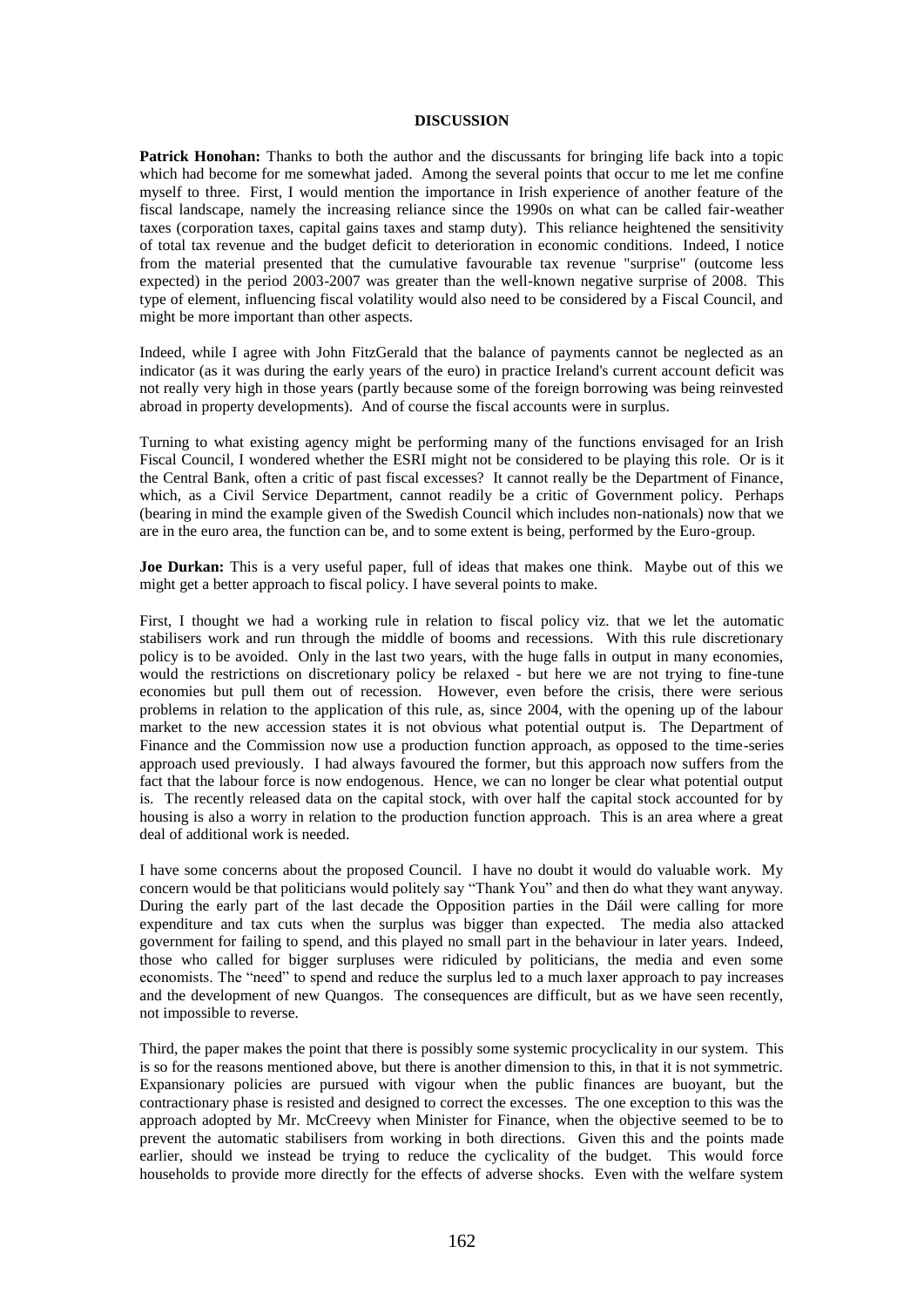the degree to which households are protected once unemployment occurs is very limited and when there is also a fiscal correction the situation is much worse. The present recession has shown how limited are the resources of households once unemployment occurs and correcting this is one lesson from the recession. Too much of people"s wealth is taken up by property and pension funds, neither of which are very liquid. The paper calls for a "rainy day" fund created by Government, but I would much rather see personal rainy day funds. The impact of large accumulated surpluses by the state on private behaviour must also be considered, as they may reduce the incentive for more prudent private behaviour. Ideally, we need both private and public accumulated surpluses to deal with shocks.

Finally, I would like to make a comment about the two tier payment system proposed in the paper. This idea was floating around in the 1980s as a means of providing wage flexibility, based on the Japanese employment for life and bonus systems model. It seems to offer almost perfect wage flexibility, with earnings falling as profits decline, so that firms can maintain employment in the face of a recession. The idea was also seen as having merit in the late 1990s as a mechanism for dealing with asymmetric shocks in the monetary union, but fell foul of the observation that flexible wages slowed down the inevitable restructuring that Japan needed from the mid-1990s and is still undergoing. Nevertheless it could provide much needed flexibility that would have been invaluable over the past two years.

**John Bohan:** *Calculation of the structural deficit* It seems to me that one of the assumptions underlying the very interesting paper is that fiscal policy making can be improved over the cycle if the structural deficit can be determined in a way which is *both* best practice in a scientific sense (based on an analysis which is likely to be country specific in terms of the parameters determining potential output) *and* also politically agreed (that is accepted by the international economic community and specifically by the Commission as guardian of the SGP). This, it seems to me, creates the possibility of a permanent tension in interpreting the macro-fiscal stance which has to be resolved in any more rigorous rules based system. In the interest of fairness for instance, it may be necessary for similar long term TFP estimates to be used or common budgetary elasticities, but the lack of economic convergence may mean that this does reflect the real situation in a country. It might be useful to minimize this potential for tension if the macroeconomic aspects of the calculation of potential output are separated from the determination of the budgetary elasticities. The structural growth modeling of the Irish economy was part of a Europe wide effort where a common approach based on factor input and TFP as far as I recall. However, given (a) the size of investment in the Irish economy in recent years and (b) the growth in the LF without taking into account the fact that we had a highly mobile inflow, this mechanism was probably fine for Germany but if it did not overstate potential growth then it ignored the potential variance of growth. Secondly, budget elasticities (that is an estimation of the impact of the growth on both taxes and spending) was also conducted centrally by the OECD which were in my recollection country specific as determined by the nature of automatic stabilizers in the economy. My point is that for better modeling of the structural deficit there needs to be more decentralized determination of potential output but in a way which ensures that it is not manipulated by member states but not overly driven by the need for consistency between member states.

# *Response of Commission to fiscal stance around 2000 and later in 2004-8*

In Robert Watt"s response, he seemed to be inferring that the Commission did not make any particular negative inference to Irelands fiscal stance in the latter period (as opposed to the criticisms in the earlier period). This seems to me to be an oversimplification. The Commission's stance was presumably based on the fact that potential output was considerably higher than it actually was which was based on Europe wide estimates linked with very strong labour force growth and investment in Ireland. This together with historically driven budget elasticities (which did not catch the distortion of property related taxes) seemed to produce relatively small structural surpluses. However, the Commission in its technical assessments did draw attention to the likely problems with these structural estimates (to which it was bound by the need to have consistent approaches across countries) and clearly advised the government to put windfalls into debt reduction rather than additional spending (see eurogroup recommendations for various years). The assessment in 2008 produced an analysis showing that this was not the case even if this was hotly disputed by the Department of Finance. Earlier analysis by the Commission emphasized the susceptibility of the public finances to a property sector crash (the 2006 or 2007 assessment as far as I recall).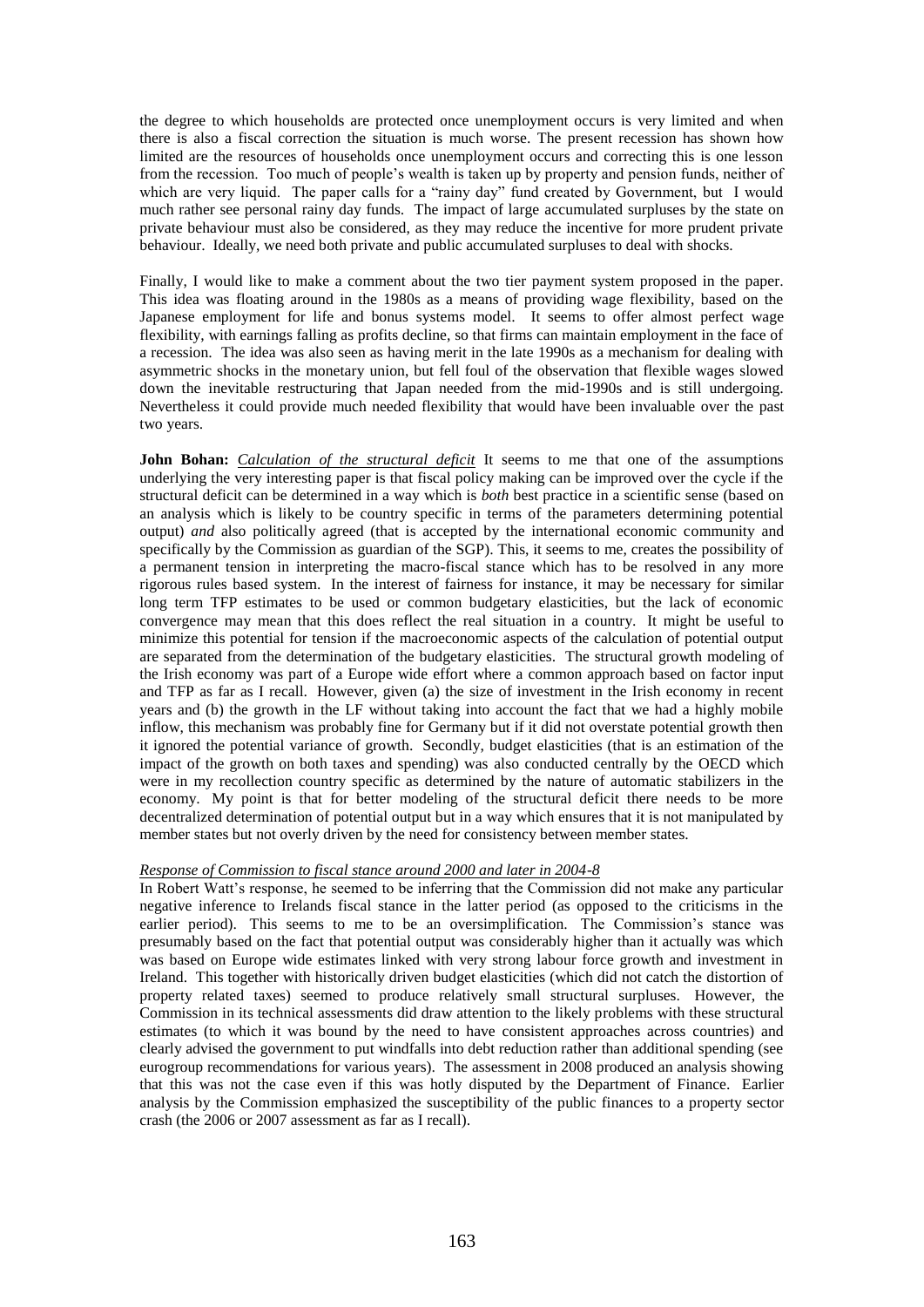**Paul Sweeney:** I found the paper stimulating and it has some very some interesting ideas which are worth exploring in more depth.

I would say that more work might be done on two specific areas when one is attempting to calculate the cyclicality of fiscal policy. I would suggest that both are complex areas. One of them would be especially difficult to estimate the cost and its impact on fiscal policy outcomes, until retrospectively, some years later. Nonetheless, both should be factored into the calculations/estimates.

The first area to be aware of is the structure of the taxation system and the impact of "tax shifting" by governments. We saw this in Ireland from the late 1990s when there was considerable change in the structure in of taxation in Ireland. Direct taxes were reduced substantially on incomes and on profits and the government became increasingly reliant on revenue from indirect taxes. These indirect taxes were not increased but, with the domestically generated boom, the reliance on taxes from property and related areas grew substantially. Ultimately as we now know, this was not sustainable.

Had the government maintained direct taxes at somewhat higher levels from around 1999/2000, policy would have been less pro-cyclical. Thus the boom/bust would not have been as great. I do not think that it was myopia that guided this policy, but it was the political philosophy of the then Minister for Finance, Mr McCreevy and of the government.

The second area which should be considered is the more difficult one of the impact of "tax expenditures," also called "tax incentives" or "tax breaks" on fiscal policy. It is more difficult to estimate because the cost and the impact of these are not known. Tax expenditures become (a) diffused, (b) are costly and (c) have unintended consequences. The Department of Finance does try to estimate them, but it cannot foretell the take-up, in many instances. Thus the estimates are often incorrect.

For example, Section 84 leasing was an anti-avoidance measure  $-$  a curb on directors' loans, in the 1980s which became widespread and costly. As a result of this unintended tax break, none of the Irish banks paid any corporation tax, when the nominal rate was 50% for these companies. Public anger led to the introduction of the Bank Levy, but this tax expenditure/tax break was retained for many years. Certain state agencies, eg the IDA, supported S84 as a way of subsidising investment in capital equipment. As a respondent to a paper to the Society in 1992,<sup>5</sup> I estimated its cost at around £800m in current prices in tax foregone, in the decade to 1990/91.

It should be said that there were some voices in opposition to the tax expenditures over the past fifteen years, including the Congress of Trade Unions and the National Competitiveness Council. The latter advisory body was in favour of a property tax and was critical of the many property tax expenditures/incentives.

In December 2006, Congress decided to object to a considerable extension the Business Expansion Scheme to draw attention to the cost of tax expenditures and in an effort to get all of them subject to a prior cost/benefit analysis by making a formal complaint to the European Commission under competition rules. Congress was not just unsuccessful, but it was excoriated in the media for doing so. Further, not one economist support us – even those who would be strongly against state intervention.

The estimation of the costs and impacts of tax expenditures is important to factor in because, when combined with regular fiscal policy instruments, they can distort the outcome of fiscal policy substantially.

The idea of a Fiscal Policy Council has merit, but the legal framework is vital. So too is its composition. Some are critical of the narrowness of the rules of the European Central Bank with its focus on curbing inflation. Such a Council would needed to be guided politically on the broad economic parameters around the size of the state. For if a government aspires to European levels of public provision, it must ensue that such a Fiscal Policy Council does not contravene its policies, over the medium term.

 $\overline{a}$ 

<sup>5</sup> Sweeney, Paul. 'Symposium on the findings of the Industrial Policy Review Group'. *Journal of the Statistical and Social Inquiry Society of Ireland*, Vol. XXVI No. 4, 1991/1992, pp191-211. The estimates for most tax expenditures were calculated in the paper for the 1980s. These were the gross estimated costs.